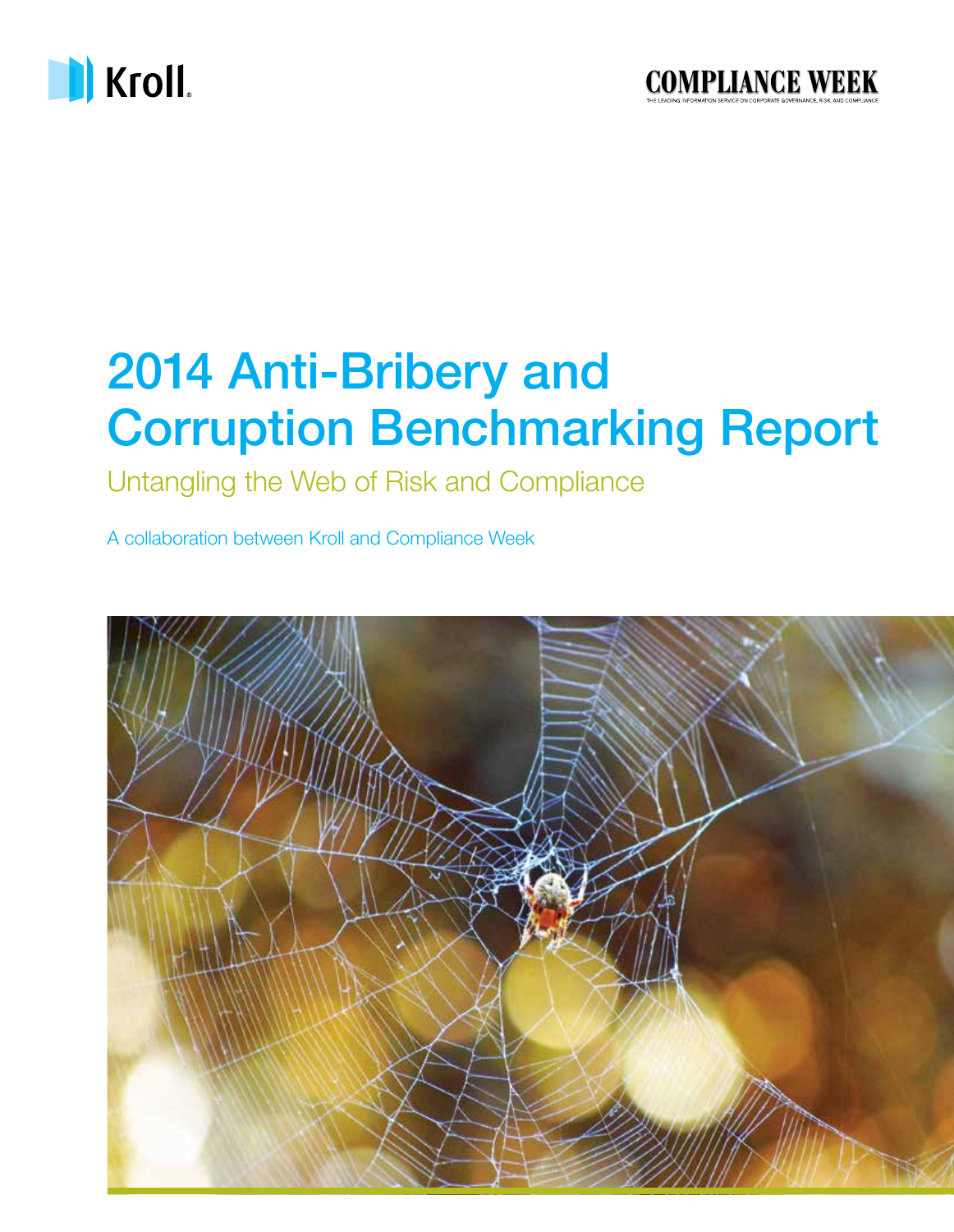## Table of Contents



DISCLAIMER

The information contained herein is based on currently available sources and analysis and should be understood to be information of a general nature only, and should not be used as a substitute for consultation with professional advisers. The data used is from third-party sources, and neither Kroll nor Compliance Week has independently verified, validated or audited the data. They make no representations or warranties with respect to the accuracy of the information, nor whether it is suitable for the purposes to which it is put by users. The information is not intended to be taken as advice with respect to any individual situation and cannot be relied upon as such.

Kroll and Compliance Week shall not be liable to any user of this report or to any other person or entity for any inaccuracy of this information or any errors or omissions in its content, regardless of the cause of such inaccuracy, error or omission. Furthermore, in no event shall Kroll or Compliance Week be liable for consequential, incidental or punitive damages to any person or entity for any matter relating to this information.

©2014 Kroll and Compliance Week. All rights reserved.



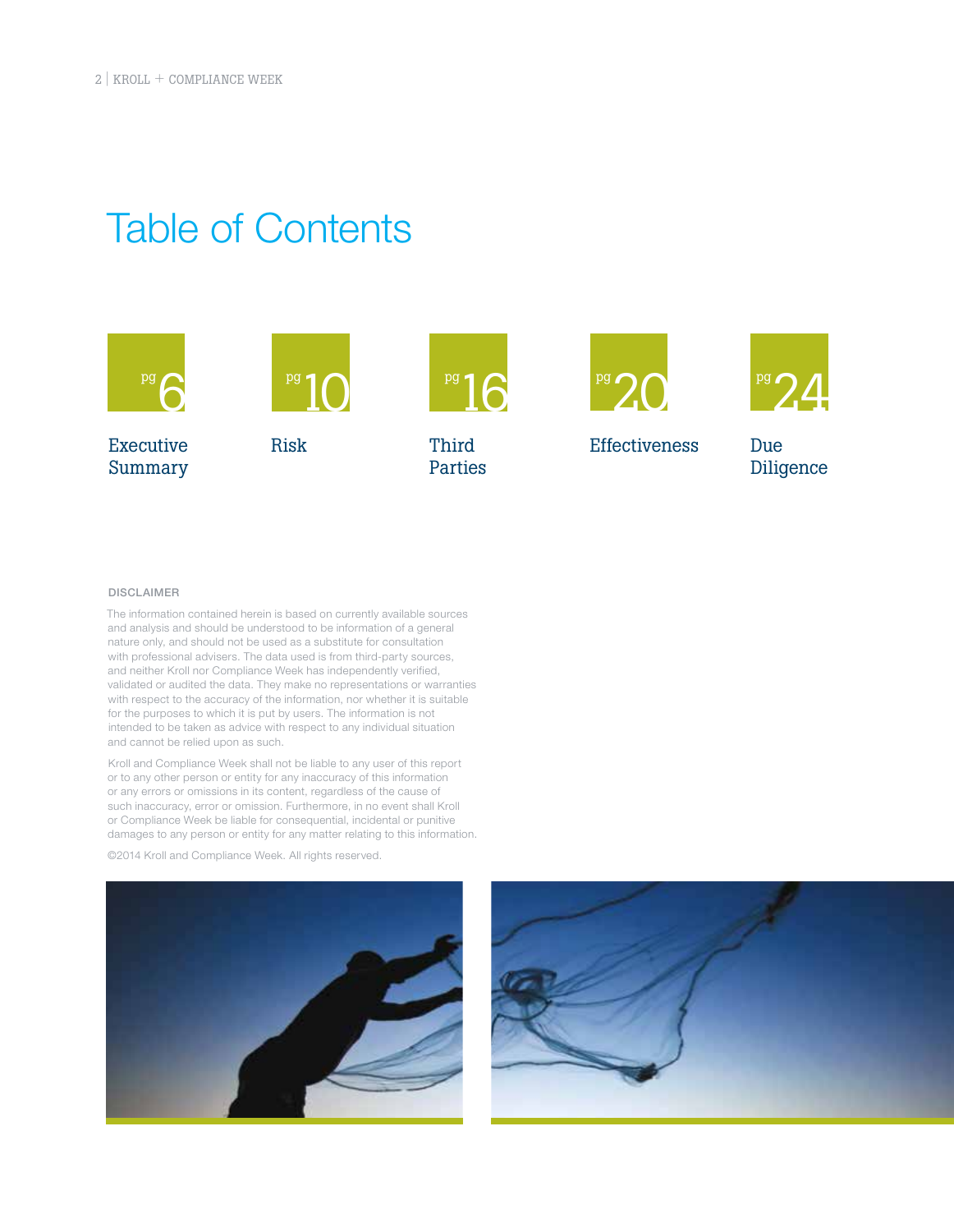





What Compliance Officers Say

Methodology

About



#### "Oh! what a tangled web we weave When first we practise to deceive!"

Sir Walter Scott

It may start with something seemingly small. It may begin as a full-blown crisis. No matter how the issue comes to light, the chief compliance officer is charged with untangling a mess that could get much worse if not handled properly. The design theme for this year's Anti-Bribery and Corruption Benchmarking Report reflects these risks through images that suggest the complex nature of the topic. The nets, hooks and webs are not only a reminder of how easily things can go wrong, but also how these traps can be avoided altogether with the right people, preparation and planning.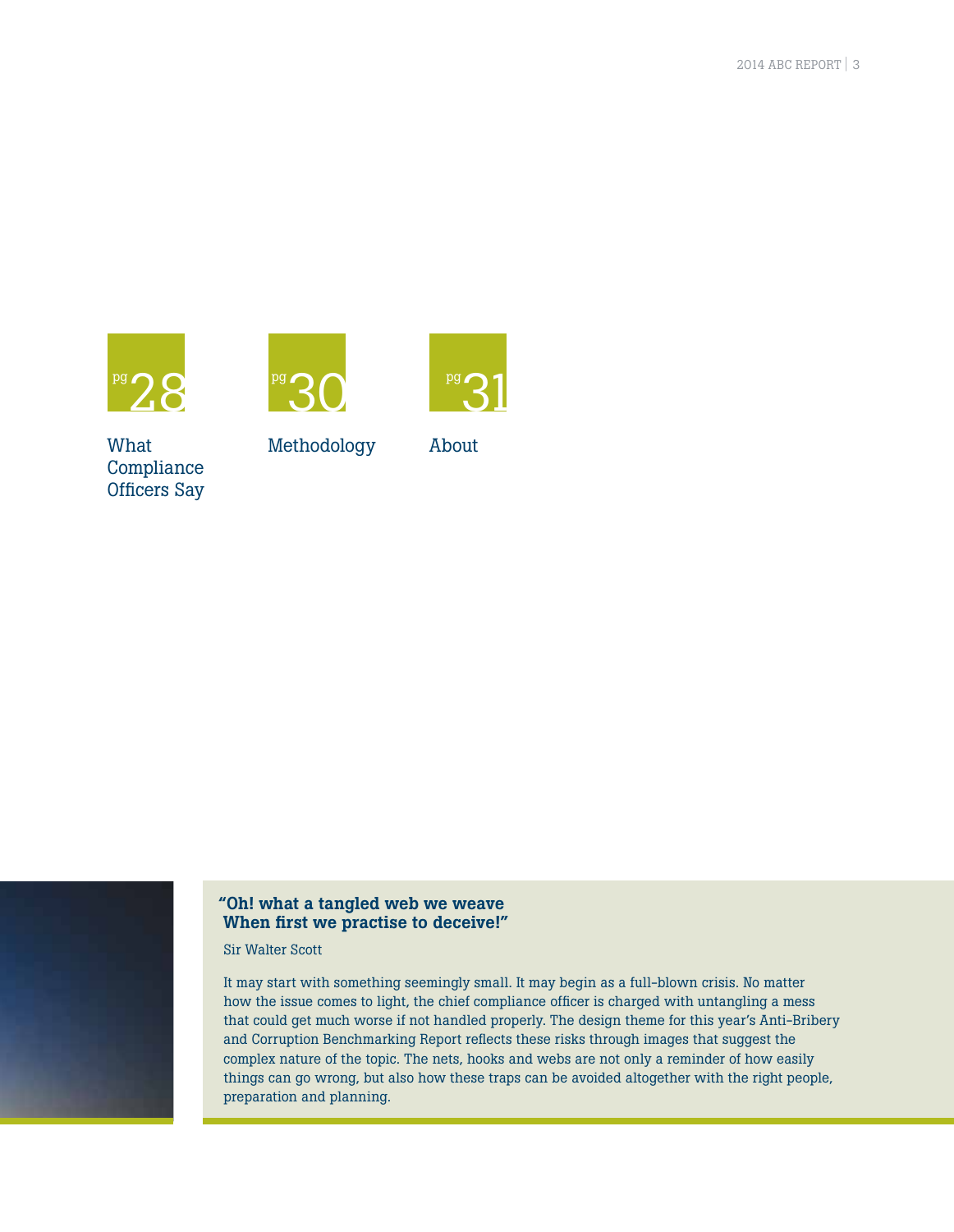Welcome to the 2014 Anti-Bribery and Corruption Benchmarking Report ("ABC Report"), a joint effort between Kroll and Compliance Week. Here we strive to give compliance professionals insight into the most important issue they face: effective programs to root out bribery and corruption. The modern global enterprise faces a more demanding regulatory environment than ever before, as well as more risks of bribery and corruption than ever before — and compliance officers must address both of those concerns amid a relentless pressure to be as cost-effective and efficient as possible. The goal of this report is to help compliance officers accomplish exactly that.

First launched in 2011, the ABC Report aims to give compliance officers a comprehensive view of the "ABC" (anti-bribery and corruption) risks they have, the resources they have to fight them, and how those resources are implemented into

compliance programs. We began this specific report in the depths of winter, creating a 30 question survey that explored a wide range of issues confronting ABC programs today. Those 30 questions were grouped into three broad categories: the resources and authority compliance officers have to address ABC risks; the nature of what those risks are; and the due diligence and compliance programs businesses put in place to fight them. We also included two free-response questions to let survey-takers express their thoughts more directly.

We then asked compliance executives worldwide to take the Anti-Bribery and Corruption Benchmarking survey. Nearly 200 responded, and participants hailed from all manner of industry. Their companies had median annual revenue of \$3.5 billion and on average more than 9,600 employees — in other words, the true voices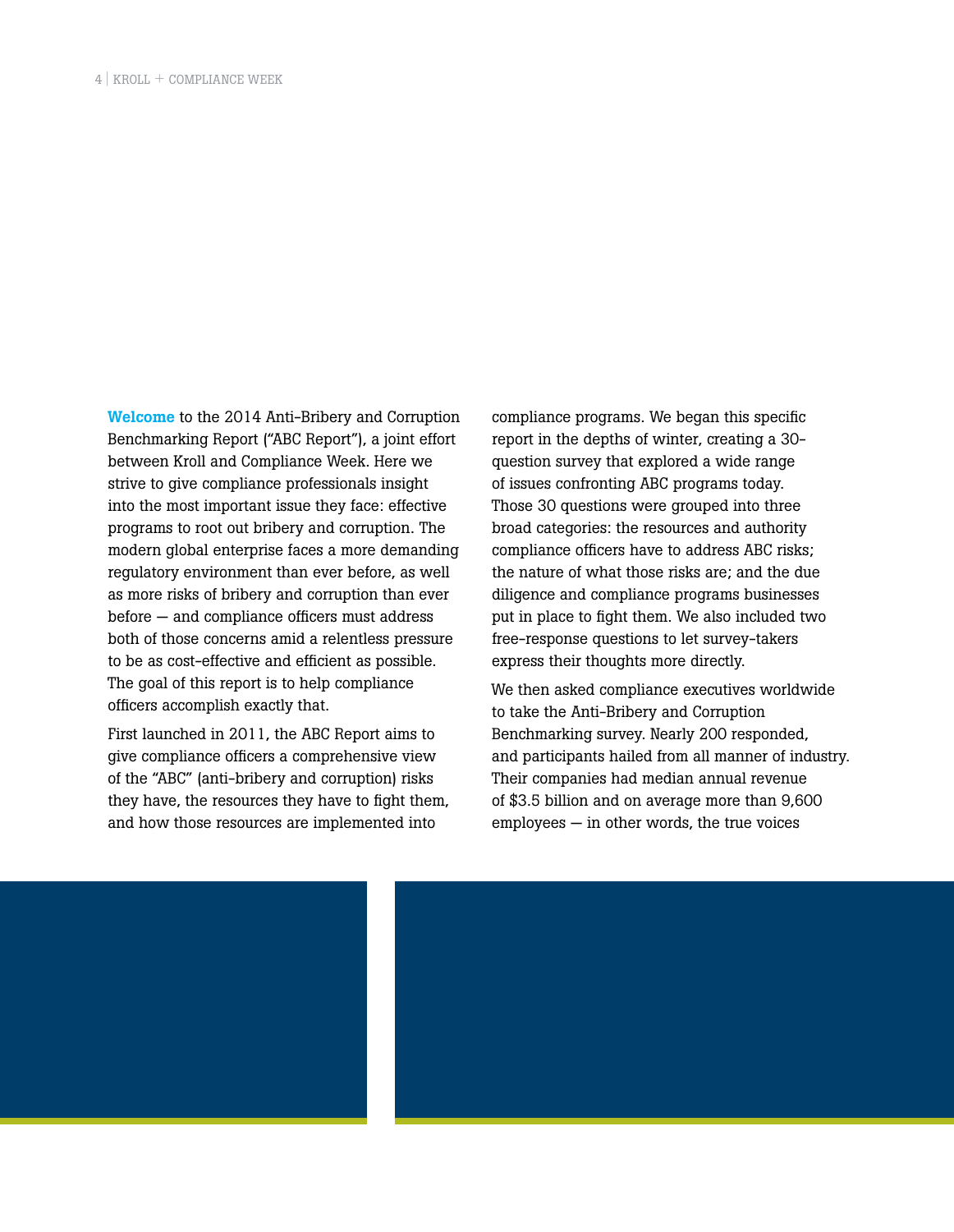of modern, global business. Their answers gave us the raw material to understand ABC risks and compliance programs today, and we're grateful for their invaluable input.

While we started with three categories of questions, we actually ended up with four categories of insights: risks, third parties, due diligence efforts, and program effectiveness. In this supplement, you'll find an executive summary of the results on pages 6-9 and then snapshots of select findings from each of those four categories, plus more context on our methodology and how you can put these survey findings to good use at your own organization.

We hope you find the information here useful and that it can serve as a guidepost for your efforts to understand how corporate compliance works best in your company.

> Matt Kelly, Editor and Publisher, Compliance Week Lonnie Keene, Managing Director, Compliance, Kroll

"It's no longer just implementing the individual elements that make up a program, but figuring out how to make it all work together, and how to make it all work together as a single program that's effective."

Lonnie Keene Managing Director, Kroll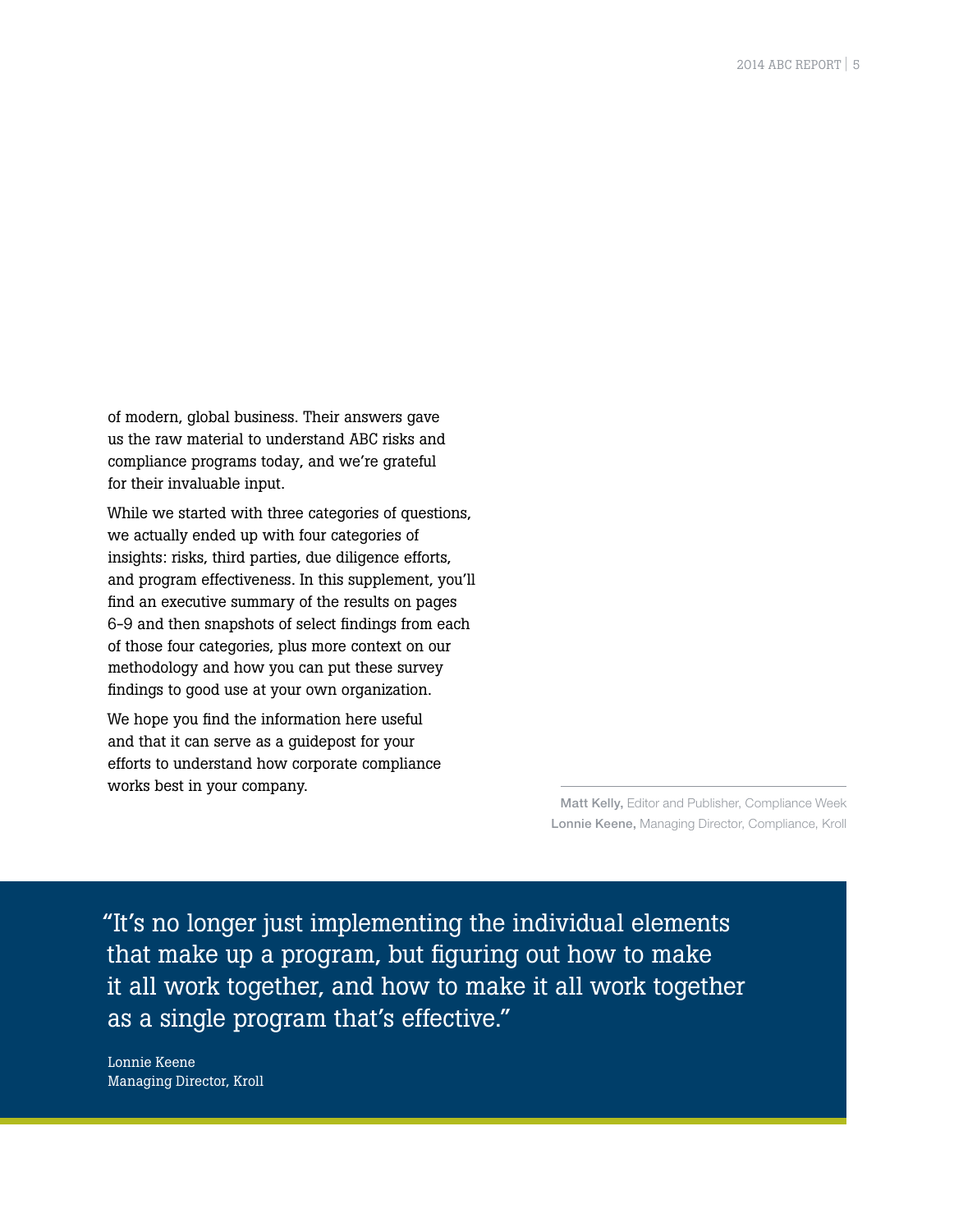## Executive Summary

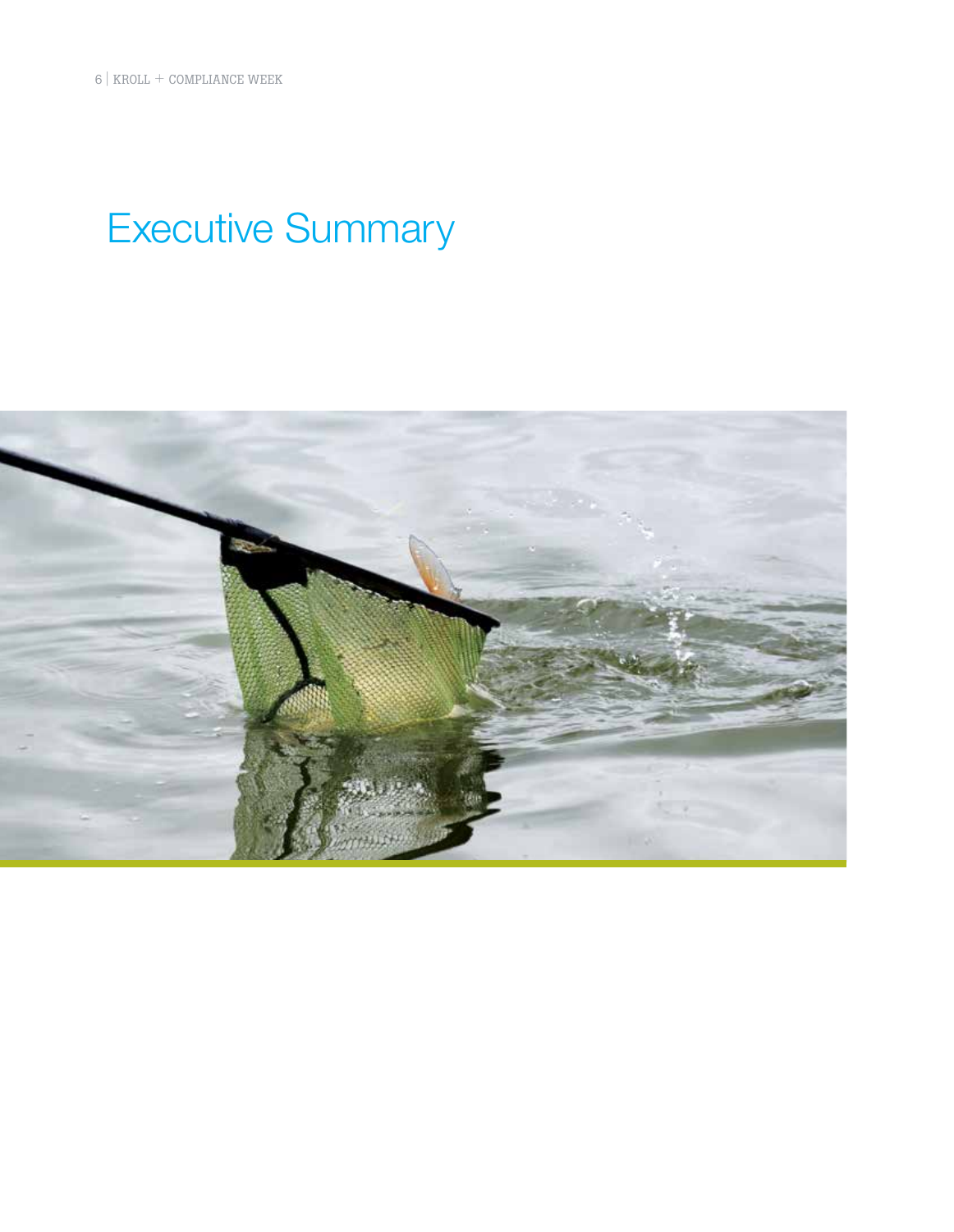Foremost, the 2014 Anti-Bribery and Corruption Benchmarking Report ("ABC Report") shows that compliance departments still struggle to understand and tame several key corruption risks. Compliance officers' understanding of how their anti-corruption programs should work is fairly widespread; one can certainly say many "standard" anti-corruption compliance practices have emerged and been adopted. Still, as we've seen in prior years:

- Large U.S. corporations lead the way in anticorruption programs and worry more about bribery risks, while smaller and overseas businesses trail behind.
- Third parties continue to vex compliance officers; in 2014, the percentage of respondents who said they don't train their third parties on anti-corruption actually went up.
- Due diligence at the beginning of a business relationship is strong, but monitoring anticorruption efforts on a continuing basis is weak.

And for the first time, this year the ABC Report also asked compliance officers exactly what types of misconduct qualify as "corruption" that they are

responsible for addressing. To no surprise, bribery topped the list, cited by 95 percent of respondents. Following behind it were bid-rigging, money laundering and price-fixing. We also asked about the chief compliance officer's (CCO's) role in cyber security risk: 44 percent said the CCO is only responsible for breach disclosure after a privacy breach of some kind, and 31 percent said the CCO plays no role in cyber security or breach disclosure at all.

To understand the CCO's delicate position today, we must consider all these circumstances together — that even while several elements of an effective compliance program still pose problems for many CCOs (risk assessments, third parties, monitoring), the types of risks their programs must address are proliferating (money laundering, bid-rigging, data security).

That does not portend easy times for compliance officers in the next several years. It does, however, help frame the right questions a CCO can ask about an organization's program and how to make it more effective.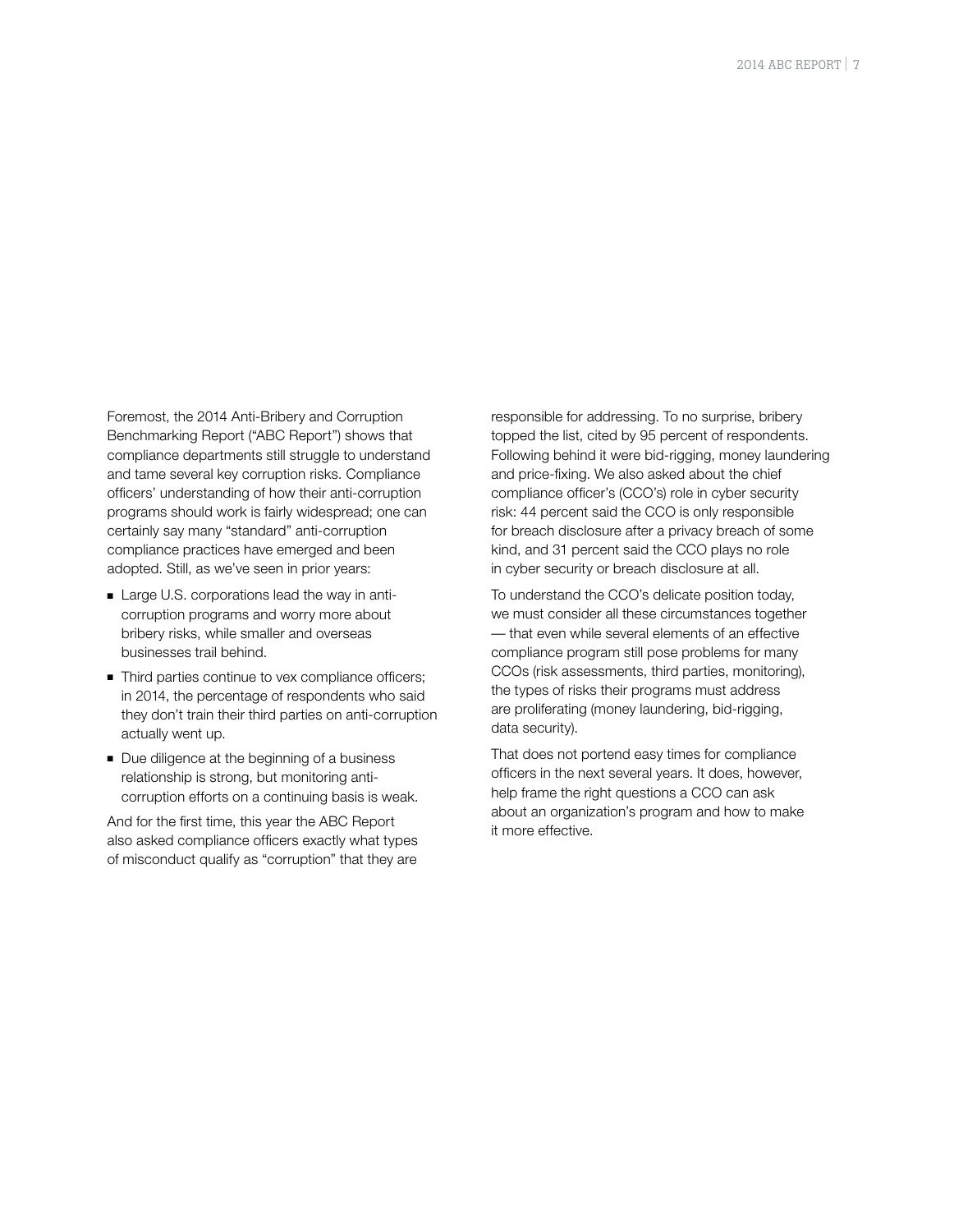#### **RISKS**

For the second year in a row, large U.S. corporations were much more likely to say they expect bribery and corruption risks to increase than smaller or overseas corporations do. As a whole, 51 percent of respondents said they expect more such risks in the next two to three years — as did 57 percent of U.S. companies, and 57 percent of large companies (\$5 billion or more in annual revenue). But only 37 percent of overseas businesses, and 46 percent of smaller companies, expect their corruption risks to keep rising. For both of the latter groups, a much larger number expect their corruption risks to remain relatively unchanged.

One question compliance officers can ask, then, is whether their assessment of bribery risks is accurate. The "risk perception gap" between large and small, or U.S. and overseas, does exist, and an erroneous understanding of one's risk profile can have dire consequences.

Compliance officers are less involved — or perhaps, their proper role is less clear — in managing cyber security risk. The most common arrangement, cited by 44 percent of respondents, is that the CCO is responsible for privacy compliance and breach disclosure after an incident, but not for cyber security before one. Thirty-one percent of respondents said the CCO has no role in cyber security nor in privacy breach disclosure. Conversely, 22.5 percent said the CCO is responsible for both data security and breach disclosure. In other words, 75 percent of compliance officers are not involved in managing cyber security risk.

#### **THIRD PARTIES**

Taming third-party risks continues to be a major weakness for anti-corruption programs, and the problem may well be getting worse. Survey respondents this year reported an average of 3,868 third parties, yet 58 percent say they never train third parties on anti-corruption efforts. That number is higher than last year's ABC Report, when 47 percent said they do not educate third parties on anti-corruption policies.

Tellingly, however, the number of companies that conduct due diligence on third parties has increased, from 87 percent in 2013 to 97 percent this year — which suggests that companies do now grasp the importance of performing due diligence and have the processes in place to do so. That next step of training third parties (which can indeed be expensive) is where compliance programs start to falter.

Third-party risks do hinge on several factors, such as the number of third parties one has or the corruption environments where they are. Another question that CCOs can ask themselves, then, is how the need for the services provided by their third parties matches up with the risk they pose to their companies.

The 42 percent of respondents who do educate third parties tend to work on a sliding scale: the more time and energy a certain technique requires, the less often it's used. Most common were including an antibribery statement in the company's Code of Conduct (70 percent) or having the third party certify its awareness of anti-corruption efforts in contracts (59 percent). Least common were in-person training (42 percent) and posting printed materials (45 percent).

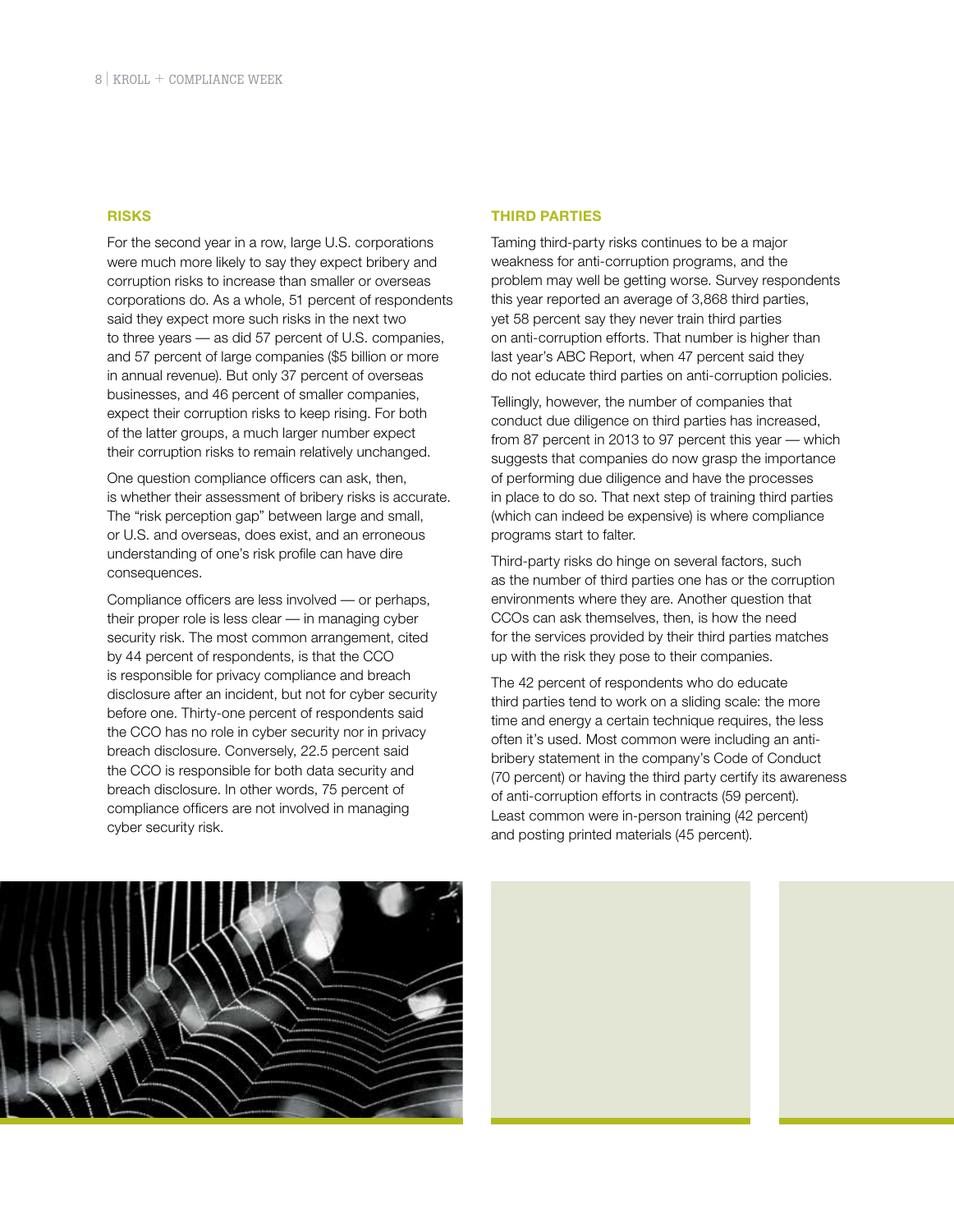#### **DUE DILIGENCE**

This is a bright spot in the 2014 ABC Report. In addition to the 97 percent of respondents who perform due diligence on third parties (cited above), 92 percent say they perform at least some due diligence on merger and acquisition targets to identify possible corruption risks before a deal is done. What's more, 74 percent say they start by investigating the target company's management team — which is where the most serious corruption risks typically hide.

Due diligence on a target company's third parties fell off sharply: only 54 percent also performed due diligence on a target's agents, 52 percent on its distributors, 50 percent on its consultants, and 46 percent on its suppliers. And as we will see elsewhere in this report, larger companies were much more likely than smaller ones to perform due diligence on a target's third parties.

Those more distant third parties are another weak spot in the supply chain. Consider, for example, the Rana Plaza factory collapse in Bangladesh that killed more than 1,100 workers. Western retailers go to great lengths to assure the public that their contractors in emerging markets are not unsafe sweatshops — yet numerous samples of Western brands' clothing were found at Rana, which had subcontracted work from those ostensibly safe first contractors. A question for CCOs here, then, is to ask how well their due diligence procedures can peer down the supply chain into the ecosystem of third parties, M&A targets and the like.

#### **EFFECTIVENESS**

Seventy percent of respondents rated their policies for domestic employees as effective or very effective — and larger companies were more bullish about their domestic employees than smaller ones (77 percent to 61 percent, respectively). That statistic edged downward for confidence in training overseas employees, to 66 percent, driven by considerably fewer companies saying they were very confident in their training of overseas workers.

Compliance officers were more confident in their ability to vet third parties at the start of a relationship, and less confident in monitoring third parties once that onboarding examination had passed. Fifty-seven percent of respondents rated their vetting procedures as effective or very effective. Then the numbers marched downward for monitoring compliance after a relationship starts (43.3 percent), auditing compliance of third parties (33.2 percent), and training third parties on anti-bribery and corruption procedures (30 percent).

Effective compliance programs can identify corruption risks when the CCO is not specifically hunting for them. That may come from strong training in a speak-up culture, or strong audits of third parties, or any number of other techniques. The key question here is to ask what metrics and corruption risk indicators match the risks you believe you have, and how your compliance program can implement them.

"Every compliance officer needs to decide whether it's time for them to be Captain Kirk and boldly go into cyber..."

Alan Brill Senior Managing Director, Kroll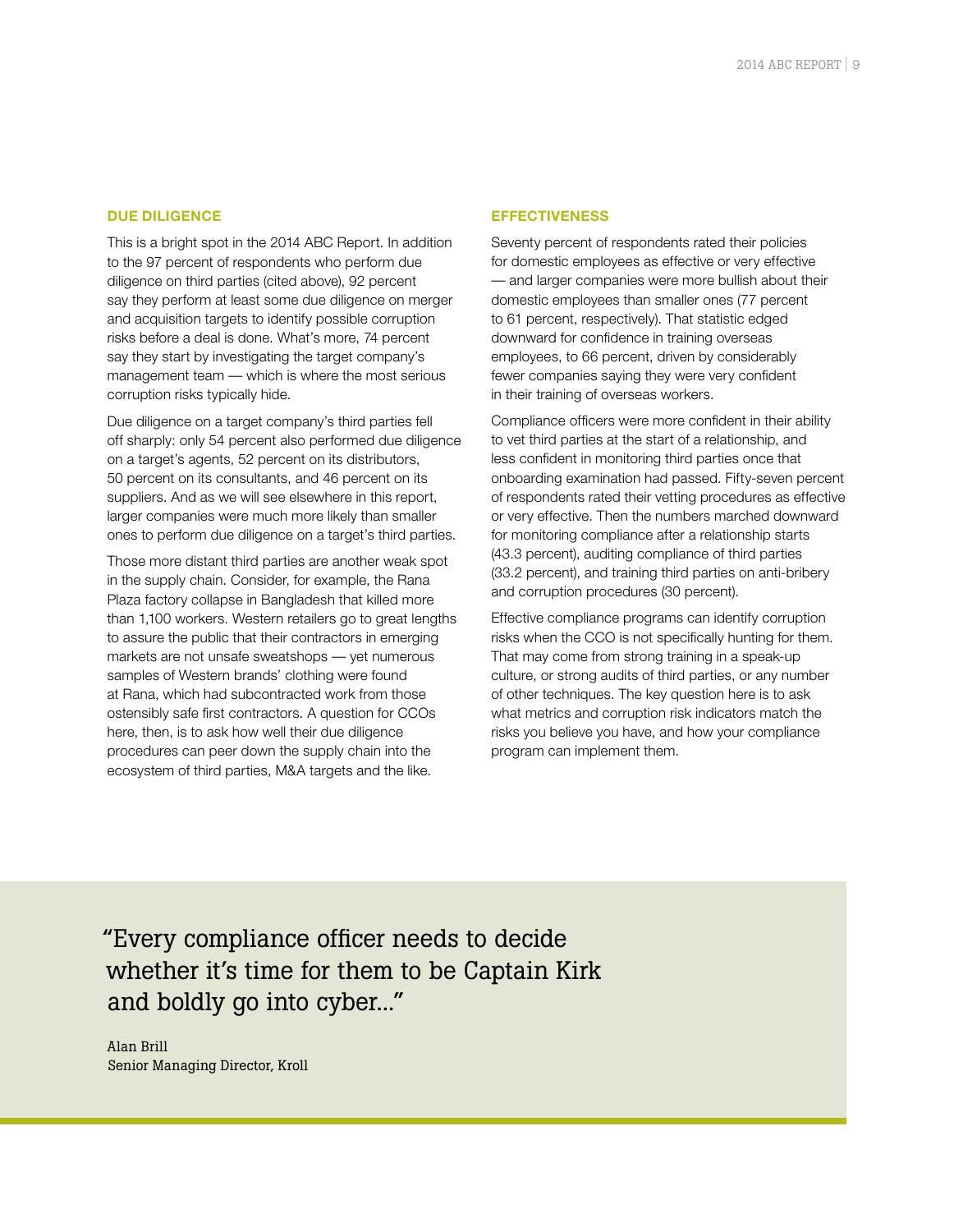10 | KROLL + COMPLIANCE WEEK

## Risk

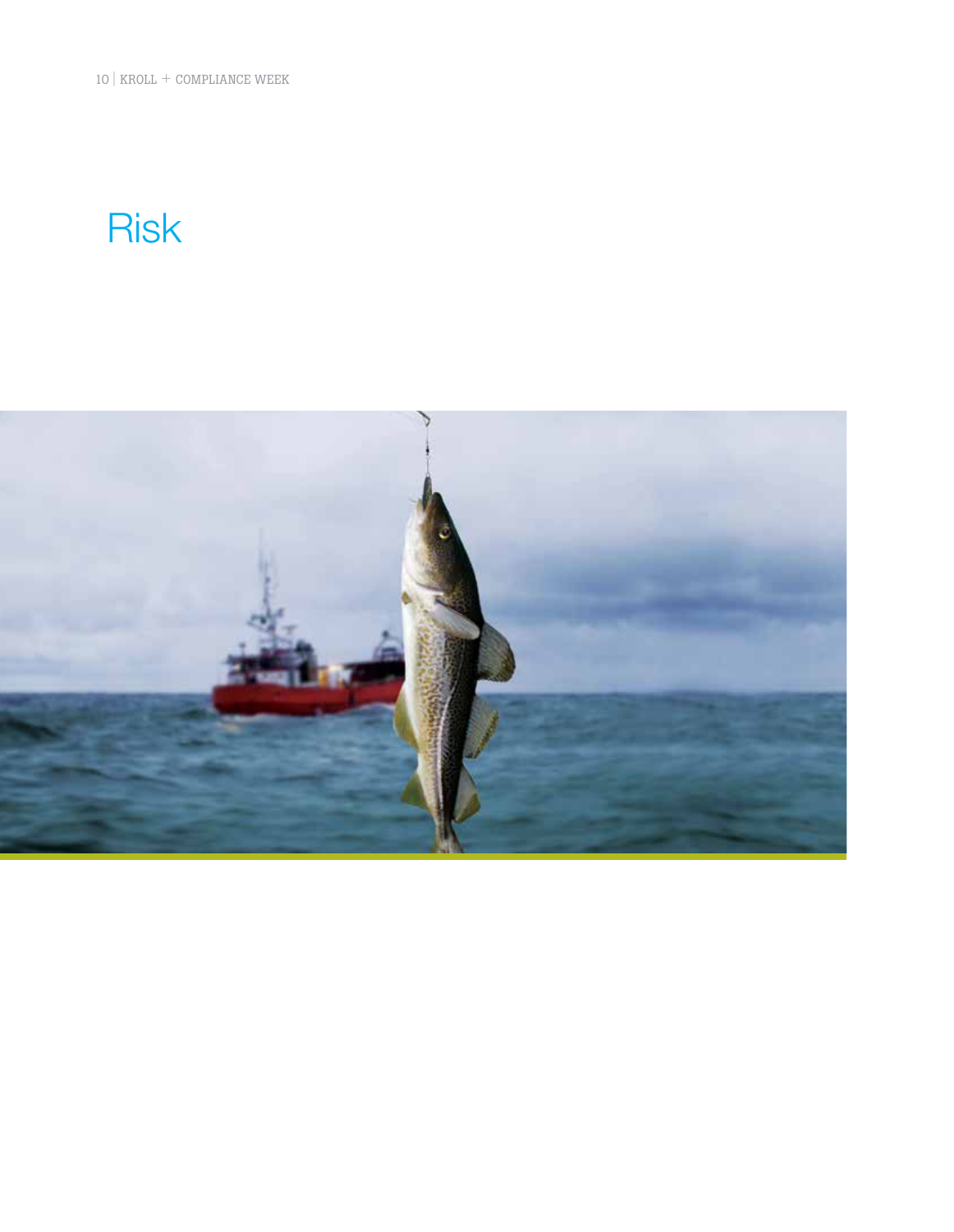For the second year in a row, large U.S. corporations say they expect bribery and corruption risks to increase considerably more than smaller or overseas corporations do. Given the globalized nature of modern business with more regulatory scrutiny, from more regulators and the "extended enterprise" extending to include ever more third parties — this raises the same question as last year: Do smaller or non-U.S. businesses truly have fewer corruption risks, or do they misunderstand the risk profile they have?

The numbers show a clear gulf. As a whole, 51 percent of respondents said they expect more such risks in the next two to three years; 57 percent of U.S. companies, and 57 percent of large companies (\$5 billion or more in annual revenue) say the same. But only 37 percent of overseas businesses, and 46 percent of smaller companies, expect their corruption risks to keep rising. For both of the latter groups, a much larger number expect their corruption risks to remain relatively unchanged.

Melvin Glapion, a managing director at Kroll, says the divergence reflects the reality that U.S. regulators still mostly pursue bigger game when prosecuting cases under the Foreign Corrupt Practices Act ("FCPA"), although eventually they will set their sights lower. "Smaller and non-U.S. companies feel under less of a threat, but it's only a matter of time before U.S. and local authorities expand focus to make examples of these companies," he says. "At the moment, however, government resources are limited, so these companies feel somewhat less threatened."

This year the 2014 ABC Report also tried to define the types of corruption that compliance officers worry about. To no surprise, bribery was by far the primary concern, cited by 95 percent of respondents. Other common corruption risks were bid-rigging (65 percent), money

laundering (62.5 percent) and price-fixing (60 percent). Even conflict minerals and human trafficking made the list, at 24 percent and 20 percent, respectively.

"I think the evolution will be to what extent can compliance be baked into functional areas, and the compliance officer will become the coordinator, or the record-keeper, or the reporter," says Alan Brill, a senior managing director for Kroll. "Maybe what we're evolving to is the compliance officer becoming more like an internal auditor. But certainly the role of the compliance officer has evolved so much that if you put a compliance officer from 15 years ago in a time machine, he or she wouldn't know how to respond today."

One of the most pressing issues for compliance officers today — and for CEOs, boards, regulators, and the public, for that matter — is cyber security risk. Thirty-one percent of respondents said the CCO has no role whatsoever in cyber security or in privacy or breach disclosure. Conversely, 22.5 percent said the CCO is responsible for both data security and breach disclosure.

The most common scenario, however (cited by 44 percent of respondents), was a split decision: the CCO is responsible for privacy and breach disclosure after an incident, but not for cyber security before one.

"Every compliance officer needs to decide whether it's time for them to be Captain Kirk and boldly go into cyber, and to do it by forging a partnership with the IT director, with the general counsel, with the internal auditor — so that the cyber elements of compliance are just the everyday part of your work," Brill says. "The best solution is when this is just recognized as part of what compliance officers do."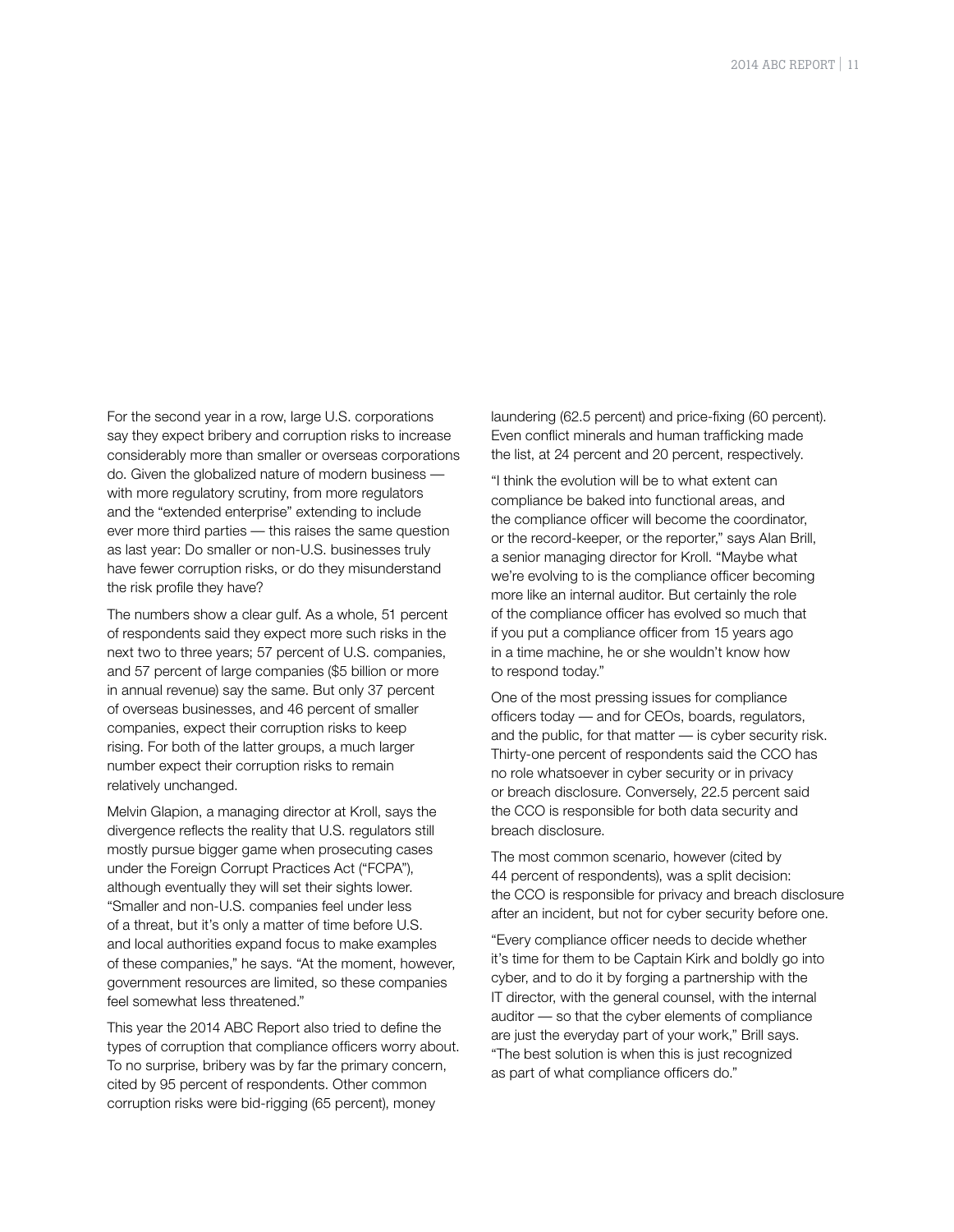Most companies will not be able to add a full-time "cyber-person" to the compliance staff, Brill says. But compliance officers should have a strong enough grasp of the issues to know when they should be involved in a problem — and, he stresses, other parts of the corporate enterprise need to recognize that compliance has a role to play from the beginning.

"There is an expectation that a company will have commercially reasonable levels of cyber security. That expectation, where it isn't met, can certainly lead to compliance issues," Brill says.

Even worse, the risks from a cyber security lapse can often involve hefty penalties or sanctions, civil litigation, and damage to a company's reputation — all of which are bound to draw the ire of CEOs and audit committees caught by surprise. This spring's Heartbleed bug (a mistake in e-commerce encryption codes that hackers learned how to exploit) is a perfect example: it affected thousands of companies in an area nobody expected. "I think it's not just fair, but very realistic, to say that a cyber-crisis can occur at any time and can occur from things that you would believe weren't a risk," Brill says.

Thus Brill recommends that compliance officers hone their "incident response plans" over and over. Companies need to know where their data is stored, the specifics of state and country disclosure requirements, and what outside forensic or response help would be needed in the event of a breach, and have all the resources ready to go if a problem occurs. They cannot afford to waste time reviewing contracts for outside resources when the clock is ticking to respond, Brill says.

"For those who don't think about and plan for this, you can suddenly be in the middle of a regulatory crapshoot — not particularly where you want to be in the middle of a crisis," he says.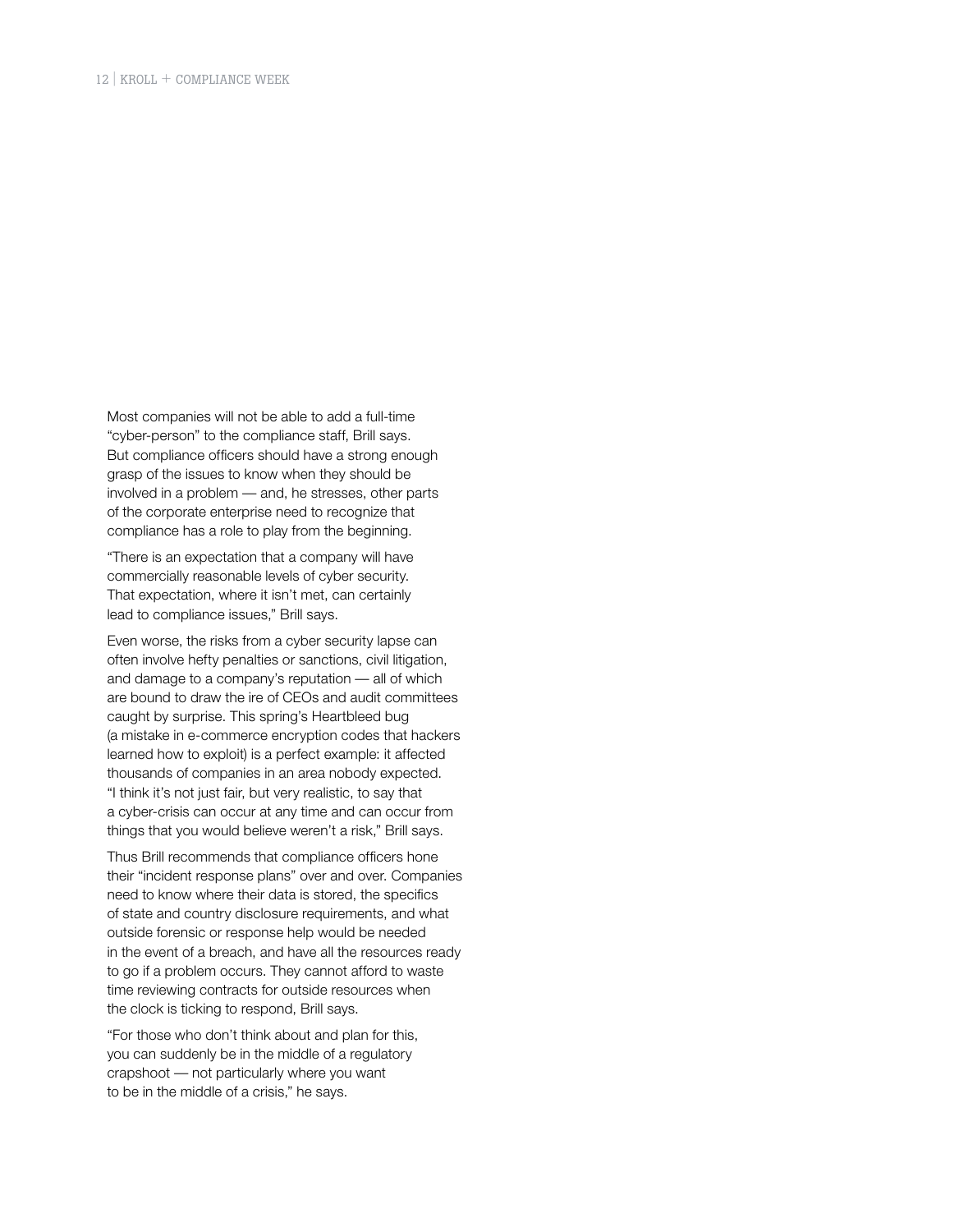#### What is the chief compliance officer's responsibility for data privacy laws and cyber security?



survey based on **187** respondents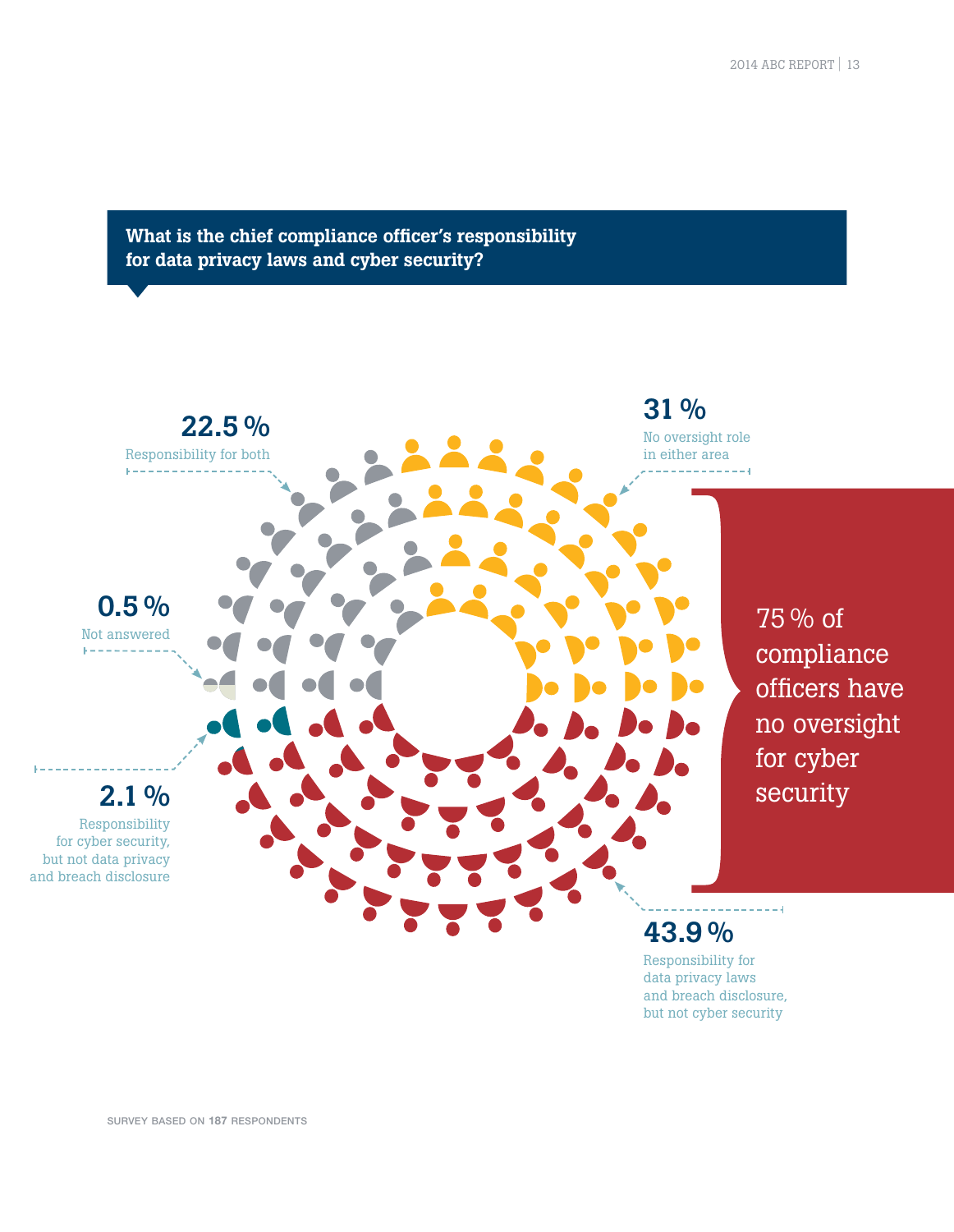Exactly what types of misconduct does your company label "corruption" that the chief compliance officer is responsible for policing?



survey based on **187** respondents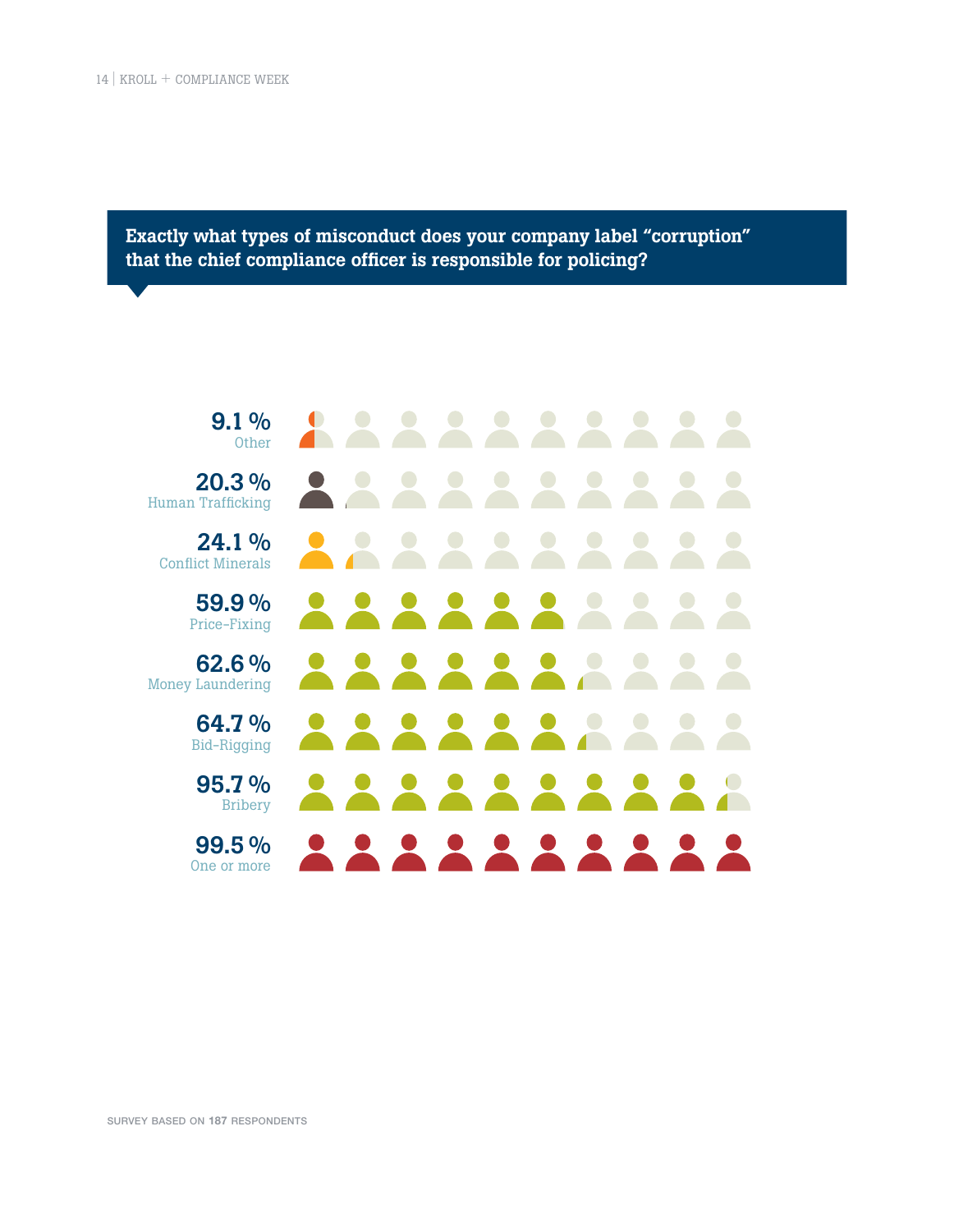Do you anticipate the bribery and corruption risks to your company will increase, remain the same, or decrease over the next two to three years?



#### "Yes, I expect my bribery and corruption risks to increase in the next two to three years…"

Large companies: 57 percent Small companies: 46 percent

U.S. companies: 57 percent Overseas companies: 37 percent Overall: 51 percent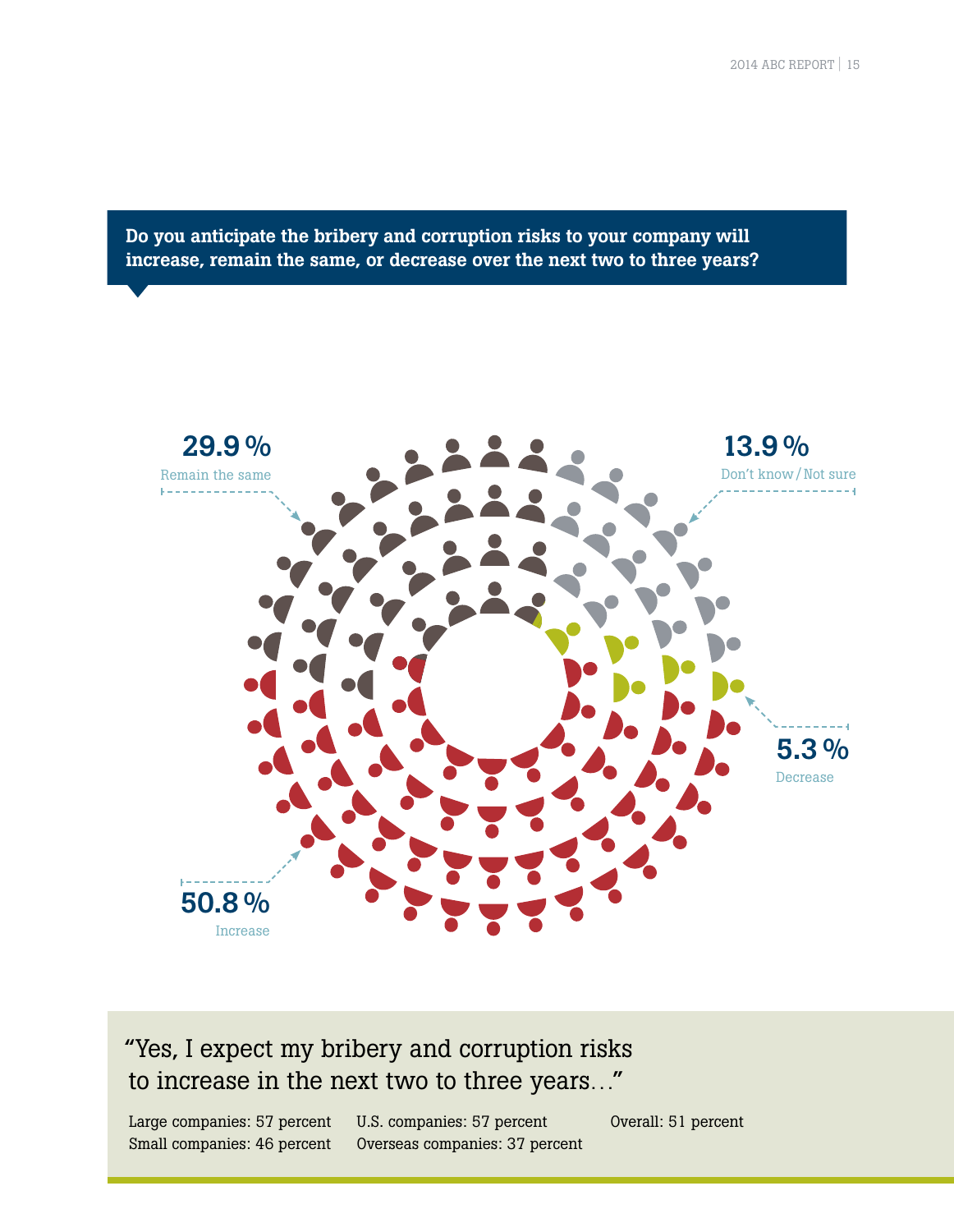16 | KROLL + COMPLIANCE WEEK

## Third Parties

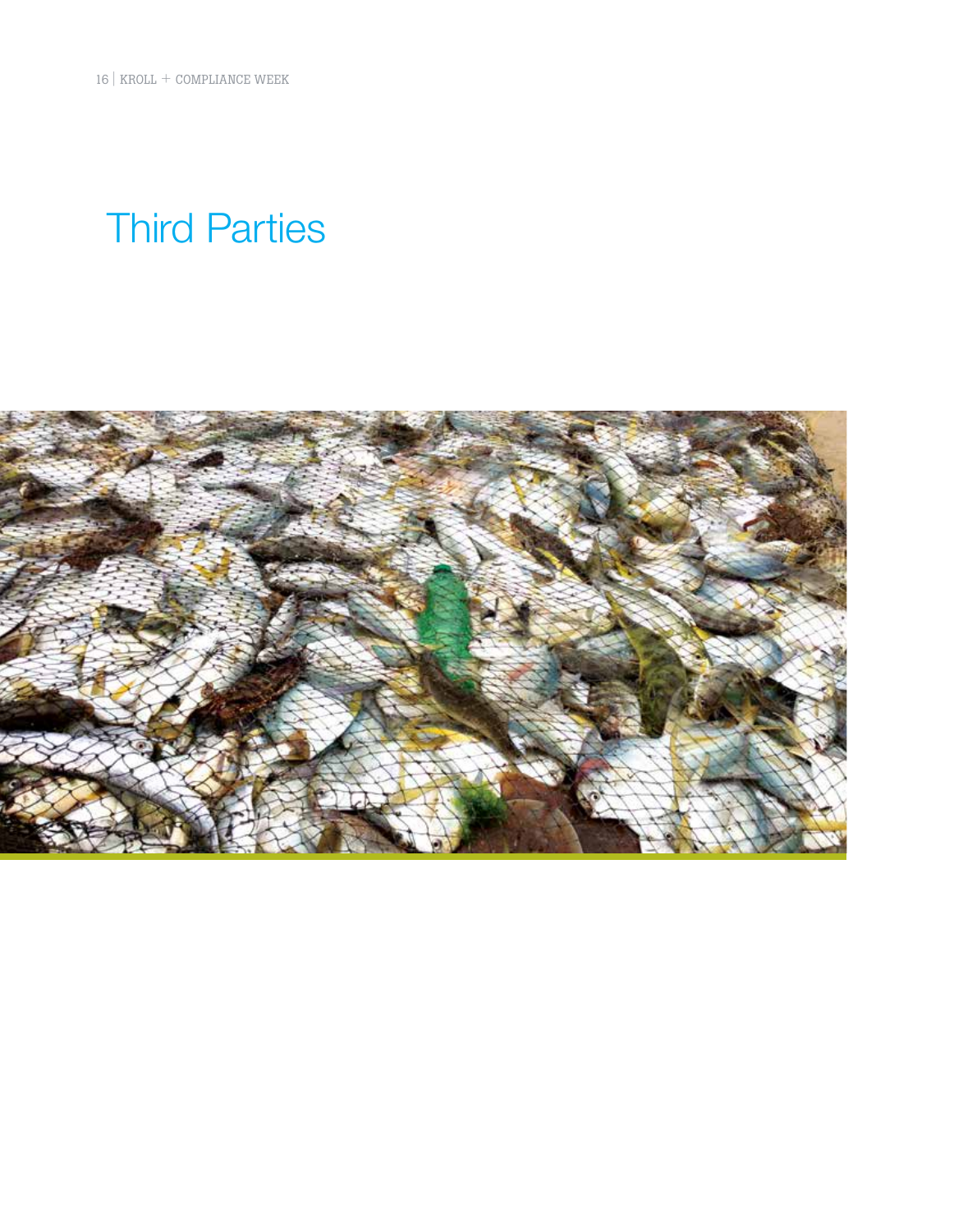Third parties continue to be the bane of anti-corruption programs. Survey respondents this year reported an average of 3,868 third parties, and yet 58 percent of respondents said they never train third parties on anti-corruption efforts. That number is even higher than reported in last year's ABC Report, when 47 percent of respondents said they do not educate third parties on anti-corruption policies.

Lonnie Keene, managing director for Kroll's compliance practice in New York, minces no words about that figure: "It's amazing in this day and age, given the importance and the focus on anti-bribery and anti-corruption, that 58.3 percent would say they never train their third parties." He noted that of those who do train their third parties, more than a quarter fail to do so in local languages.

Interestingly, the number of companies that report conducting due diligence on third parties has increased, from 87 percent in 2013 to 97 percent this year.

Melvin Glapion, managing director at Kroll, says that discrepancy suggests a fundamental problem. "What I'm seeing [in the survey results] is that people give good, very positive political statements about what they're doing, but if you actually scratch a little bit harder, what you see is that the follow-through doesn't support it," Glapion says. "Everybody has some form of anti-bribery policy in place. What they're not doing is educating their third parties, which is where most of the risk is."

The 42 percent of respondents who do educate third parties tend to work on a sliding scale: the more time and energy a certain technique requires, the less often it's used. Most common were including an anti-bribery statement in the company's Code of Conduct (70 percent) or having the third party certify its awareness of anti-corruption efforts in contracts (59 percent). Least common were in-person training (42 percent) and posting printed materials (45 percent).

Companies are much more confident in their procedures for vetting third parties than they are in their processes to monitor and audit those third parties on an ongoing basis. That comes as no surprise to Glapion, who senses a "vet it and forget it" mentality where companies rarely revisit their existing third parties.

Glapion recommends that companies group their third parties into low-, medium-, and high-risk partners, and re-evaluate all of them on a four-year cycle. Companies should then review that data to find where the red flags arose and how those were handled. For example, did you reject a partner because of the red flag, or use it as an opportunity to reduce the company's exposure through conversations and training with that errant third party?

"Most people will think the gold standard is adjusting the due diligence to the risk," he says. "It's more than just the risk flexing; it's also how you go about sharpening the saw, and improving the processes and measuring that information that's coming back to you."

Survey respondents cited all the obvious reasons for taking a pass on a third party: rumors of paying bribes without actual proof (77 percent), history of litigation (64 percent), and politically exposed persons working at the third party (60 percent). But Glapion pointed to another factor that should also raise concerns systemic "hygiene" issues, like widespread labor force problems or allegations of poor environmental standards. While those don't qualify as corruption or bribery, they may point to someone "unsavory" and better to avoid.

"Oftentimes what you find is when someone is cutting corners on environmental issues or labor issues and it's significant, that often means that they're cutting corners elsewhere," Glapion says. "Usually one of the places they're cutting corners is also in corruption and bribery."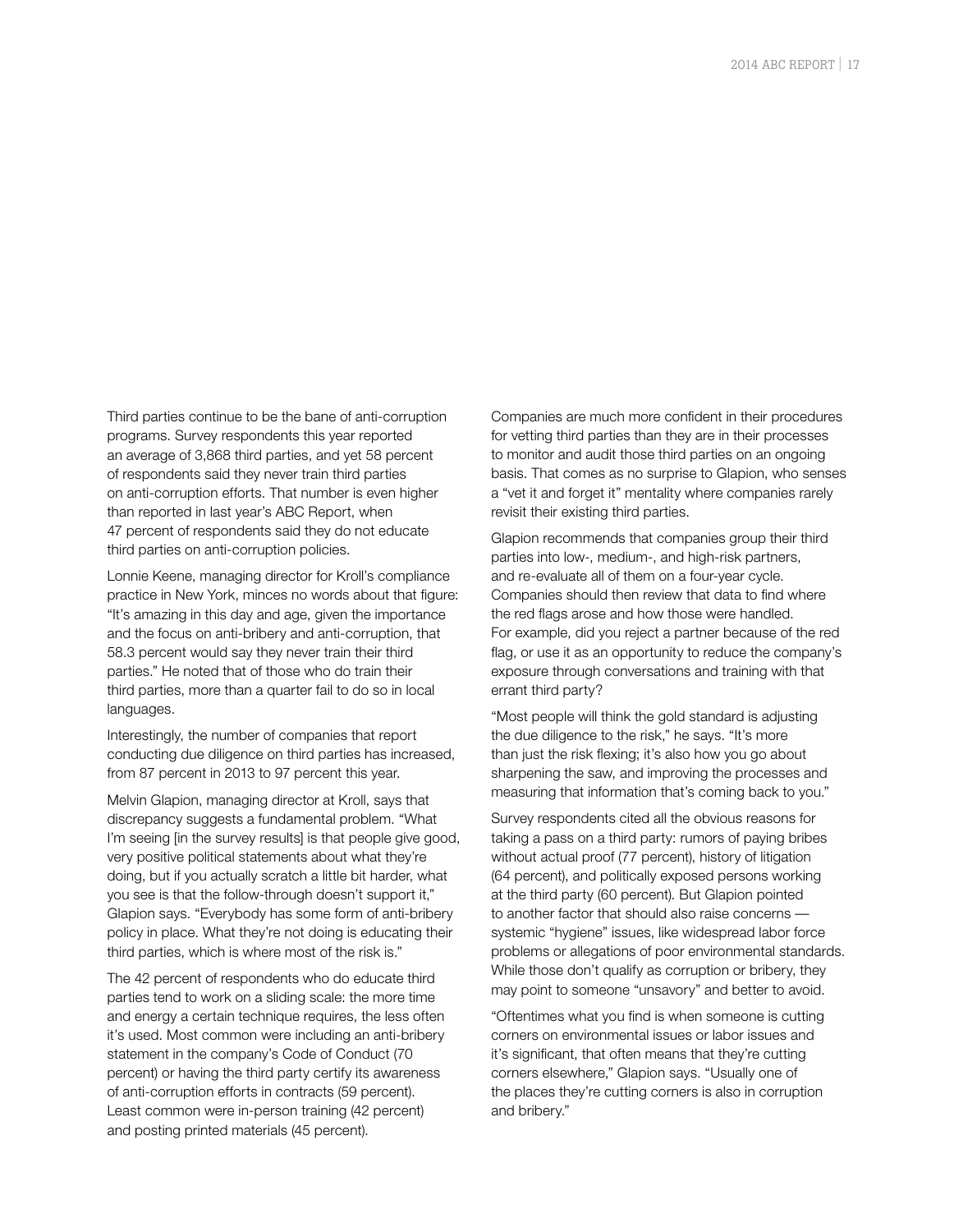How frequently do you train your third parties on anti-bribery and corruption?



survey based on **187** respondents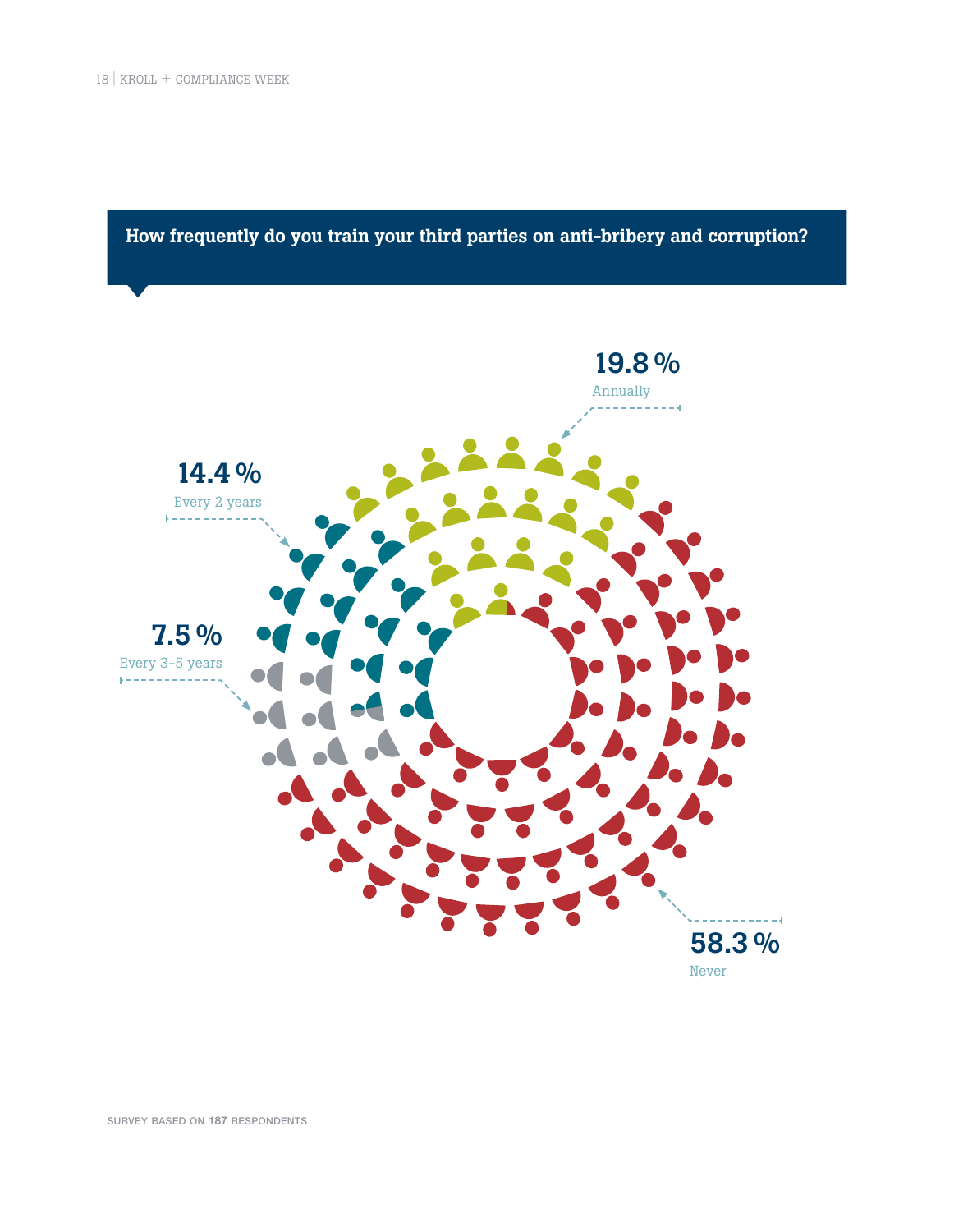2014 ABC REPORT | 19

How do you educate your third parties on anti-bribery and corruption?

3.8 % Other

42.3 % In-person on-site training

44.9 % Distribute or post printed materials for employees to review

52.6 % On-line or web-based training

> 57.7 % Part of an on-boarding questionnaire and process

> > 59 % Certification included in contract materials

70.5 % Include anti-bribery statement in our Code of Conduct policy

> $100\%$ One or more

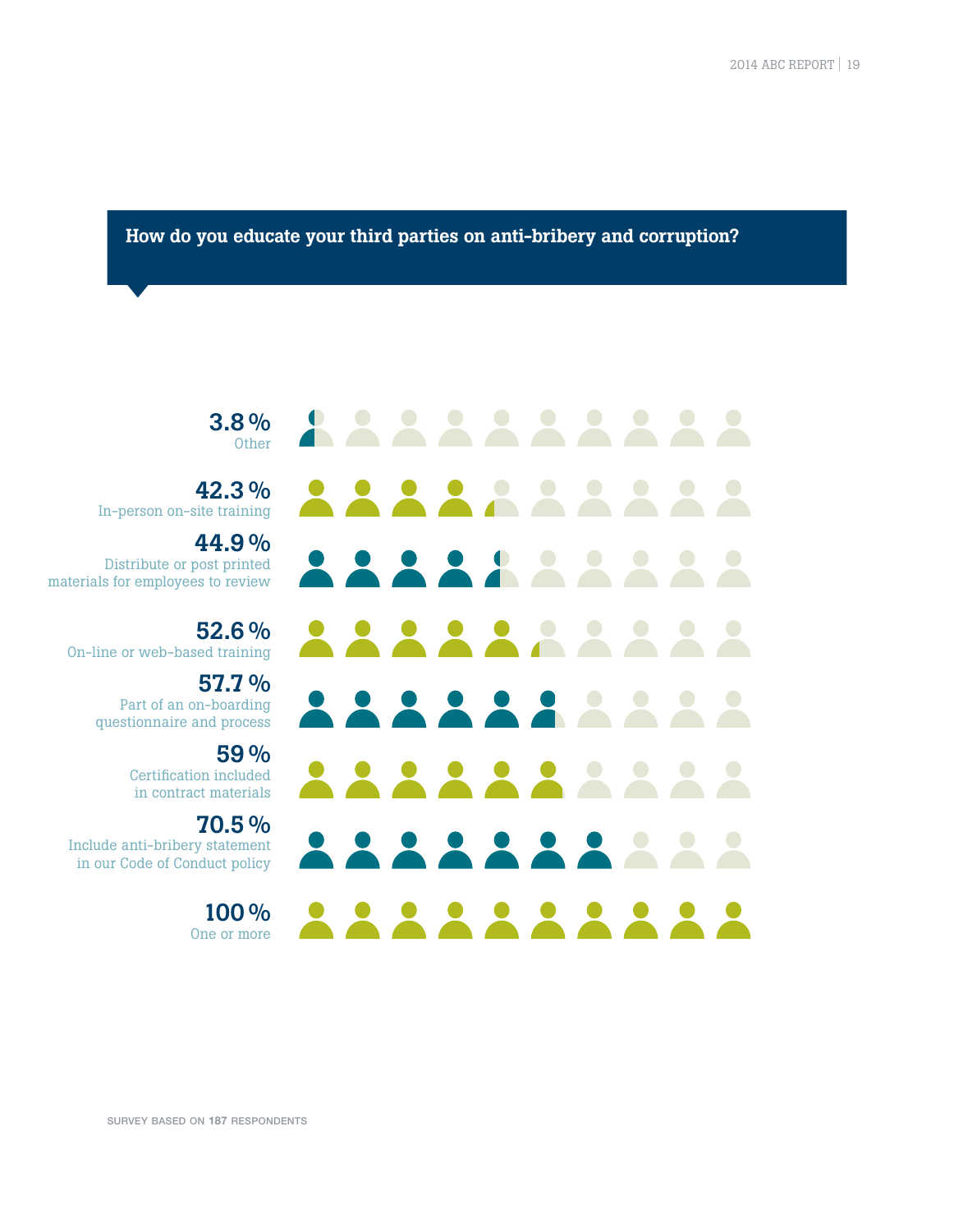20 | KROLL + COMPLIANCE WEEK

## **Effectiveness**

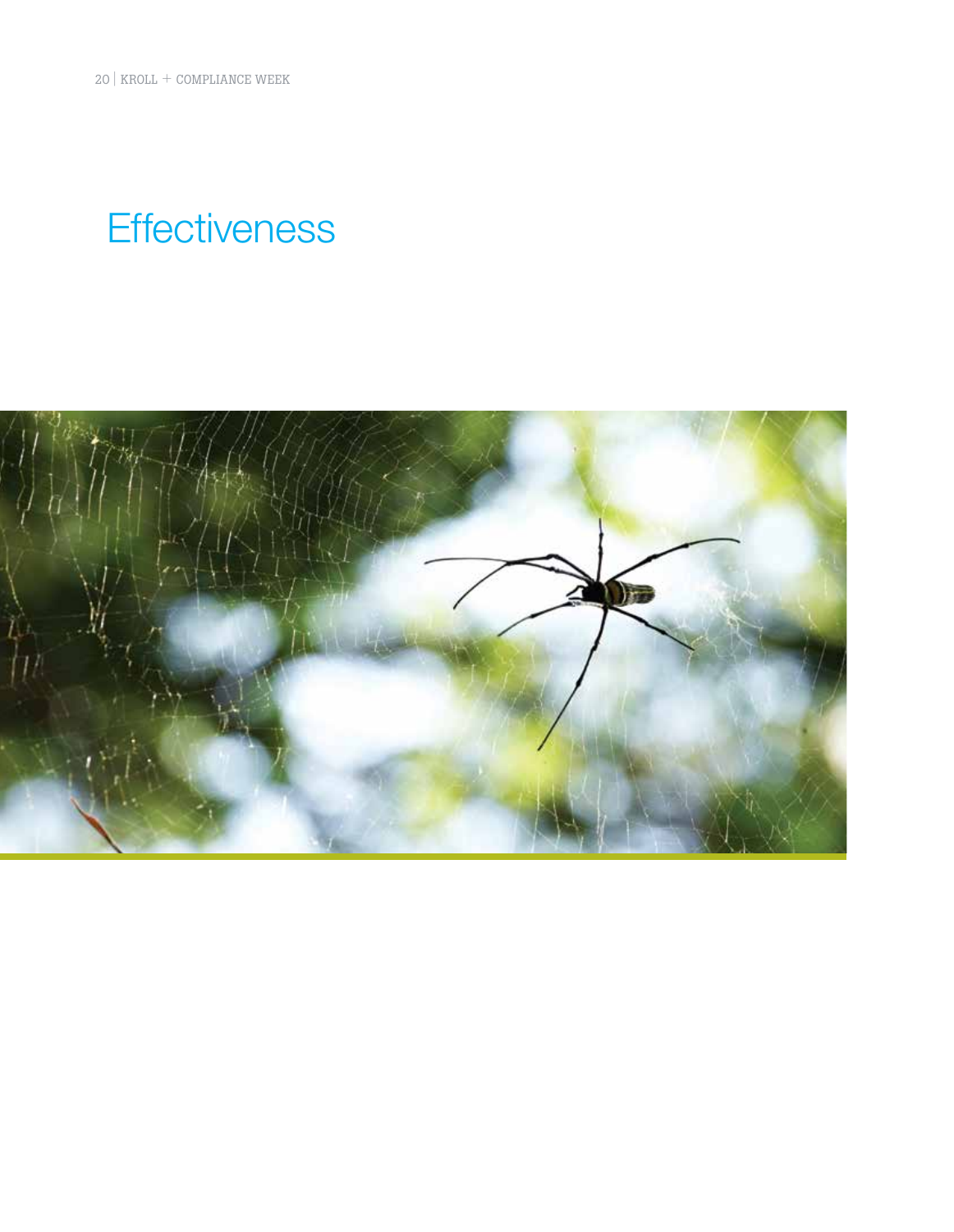Compliance officers' confidence in their anti-corruption programs follows a natural progression: the closer the employee is to main headquarters, the more confident the CCO is that the anti-corruption message is heard and absorbed. The farther away the employee, the less confident. When third parties are involved, confidence in the effectiveness of the program drops even more.

Fully 70 percent of respondents rated their policies for domestic employees as effective or very effective — and larger companies were more bullish about their domestic employees than smaller ones (77 percent to 61 percent, respectively). That statistic edged downward for confidence in training overseas employees, to 66 percent, driven by considerably fewer companies saying they were very confident in their training of overseas workers.

Third parties followed a similar pattern: compliance officers were more confident in their ability to vet third parties at the start of a relationship, less confident in monitoring third parties once that close-up examination had passed. Fifty-seven percent of respondents rated their vetting procedures as effective or very effective. Then the numbers marched steadily downward for monitoring compliance after a relationship starts (43.3 percent), auditing compliance of third parties (33.2 percent), and training third parties on anti-bribery and corruption procedures (30 percent). In the case of audits of third parties for compliance, nearly one-third of respondents rated their procedures as ineffective.

Melvin Glapion, Kroll managing director, says the results make sense given that most companies front-load their energy and money into vetting a third party, with much less spent on following up for continued compliance.

"There isn't that process of saying, 'OK, how did we do this year? Let's go back and talk to people about what's happened, or let's go and audit some of the companies that either we reviewed three years ago or have been third parties of ours for a long period of time'," he says.

The ideal is a system that requires periodic re-evaluation of all third parties, depending on the level of risk each one presents to the company. "And a small sliver of those should be audited," Glapion adds.

At what cost? Glapion estimates that a billion-dollar company with 3,000 third parties should spend \$1 million to \$2 million annually to put all third parties on a four-year review cycle. Partners classified as high-risk would be evaluated more frequently than lower-risk counterparts, and compliance officers should identify enough red flags to move partners between categories as warranted, he says.

Glapion admits that spending so much to monitor existing relationships may be a hard sell. On the other hand, he argues, the investment pales in comparison to regulatory fines that can hit hundreds of millions should a bribery offense go undiscovered. That discussion of how much to invest versus how much to risk should take place at the board level, he says.

A related statistic: 48.7 percent of respondents said they somehow automate part of their anti-corruption program, while 51.3 percent do not. To no surprise, larger companies were much more likely to use automation (63.4 percent) than smaller ones (31.4 percent).

Kroll managing director Lonnie Keene points to the lack of technology as one possible reason why so many companies do not train their third parties — CCOs lack the IT systems to let them manage a far-flung network of third parties in a cost-effective way. Larger companies may be leading the charge because they have the global networks that need managing and the resources to do it.

"I think this is a key part of the next generation of anticorruption program design," Keene says. "It's no longer just implementing the individual elements that make up a program, but figuring out how to make it all work together, and how to make it all work together as a single program that's effective."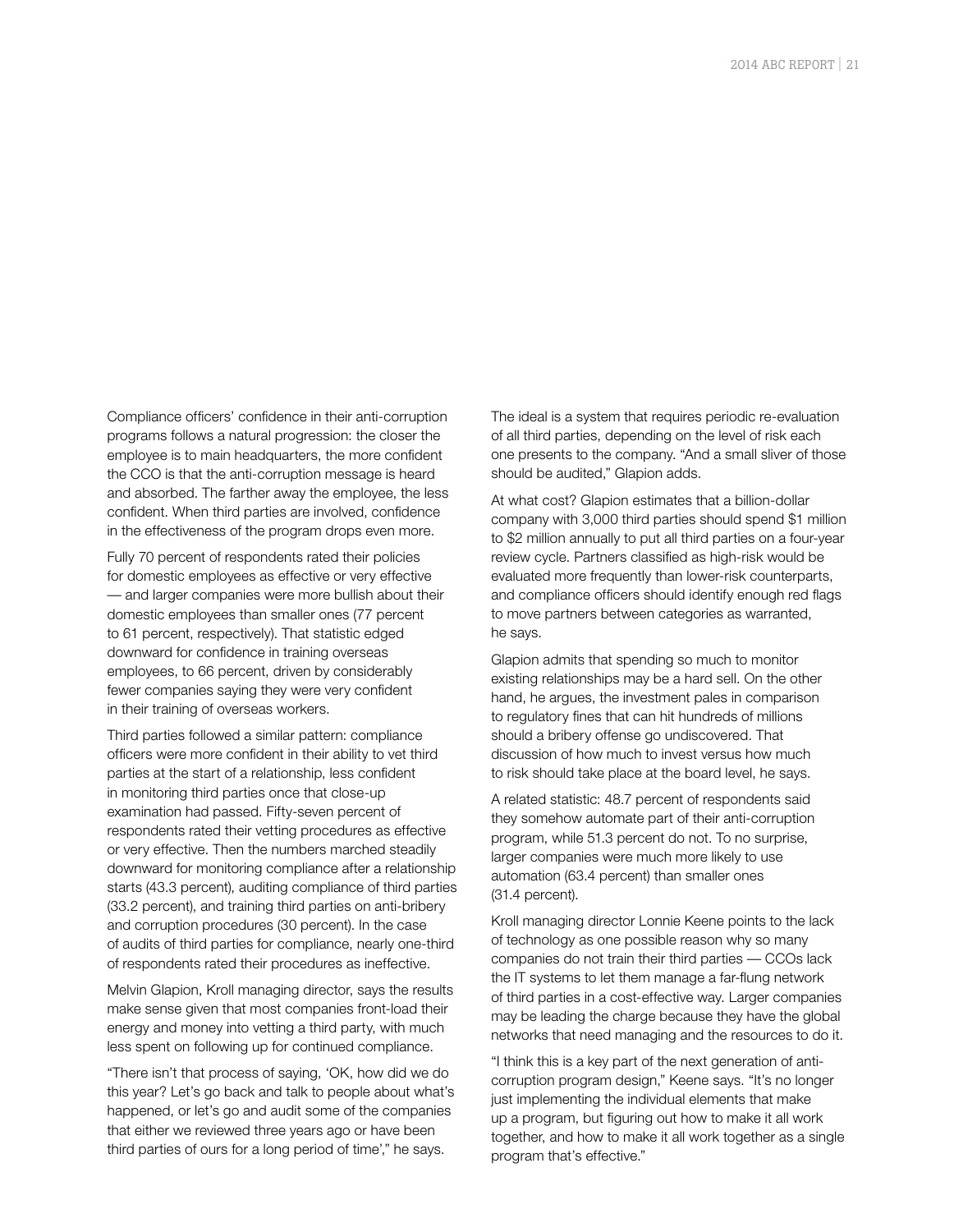#### How effective do you believe your company's protocols and procedures are for…?

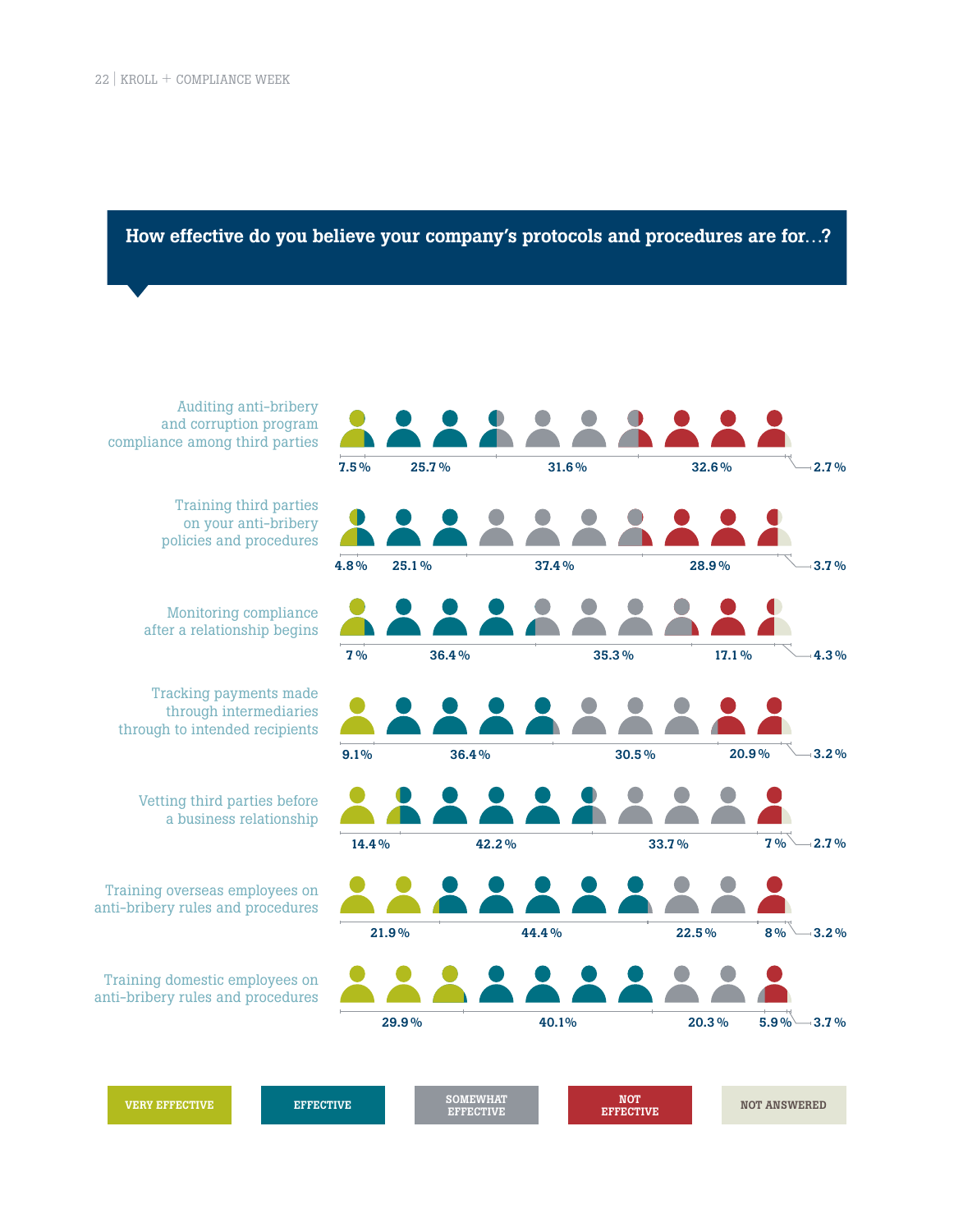"Everybody has some form of anti-bribery policy in place. What they're not doing is educating their third parties, which is where most of the risk is."

Melvin Glapion Managing Director, Kroll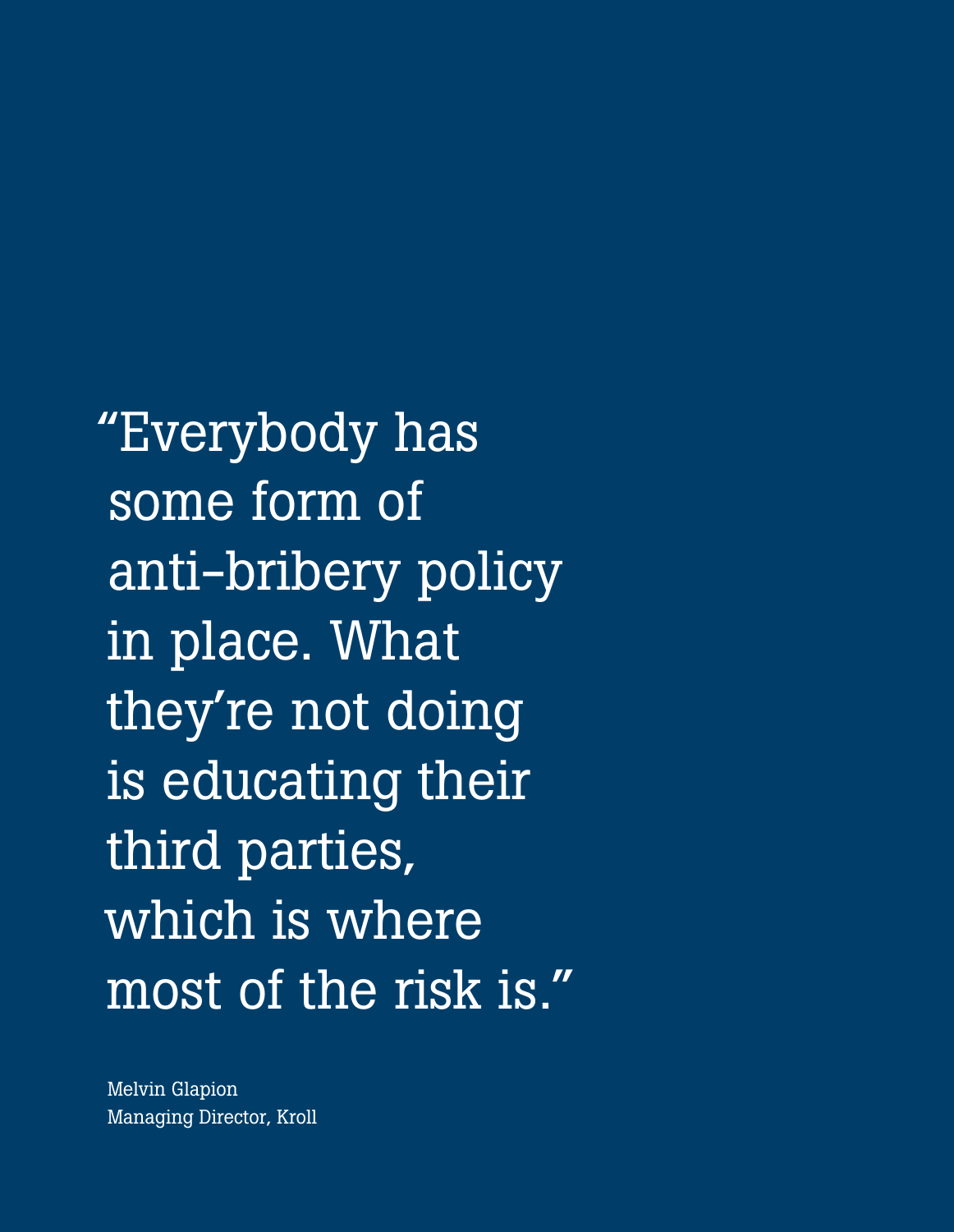## Due Diligence

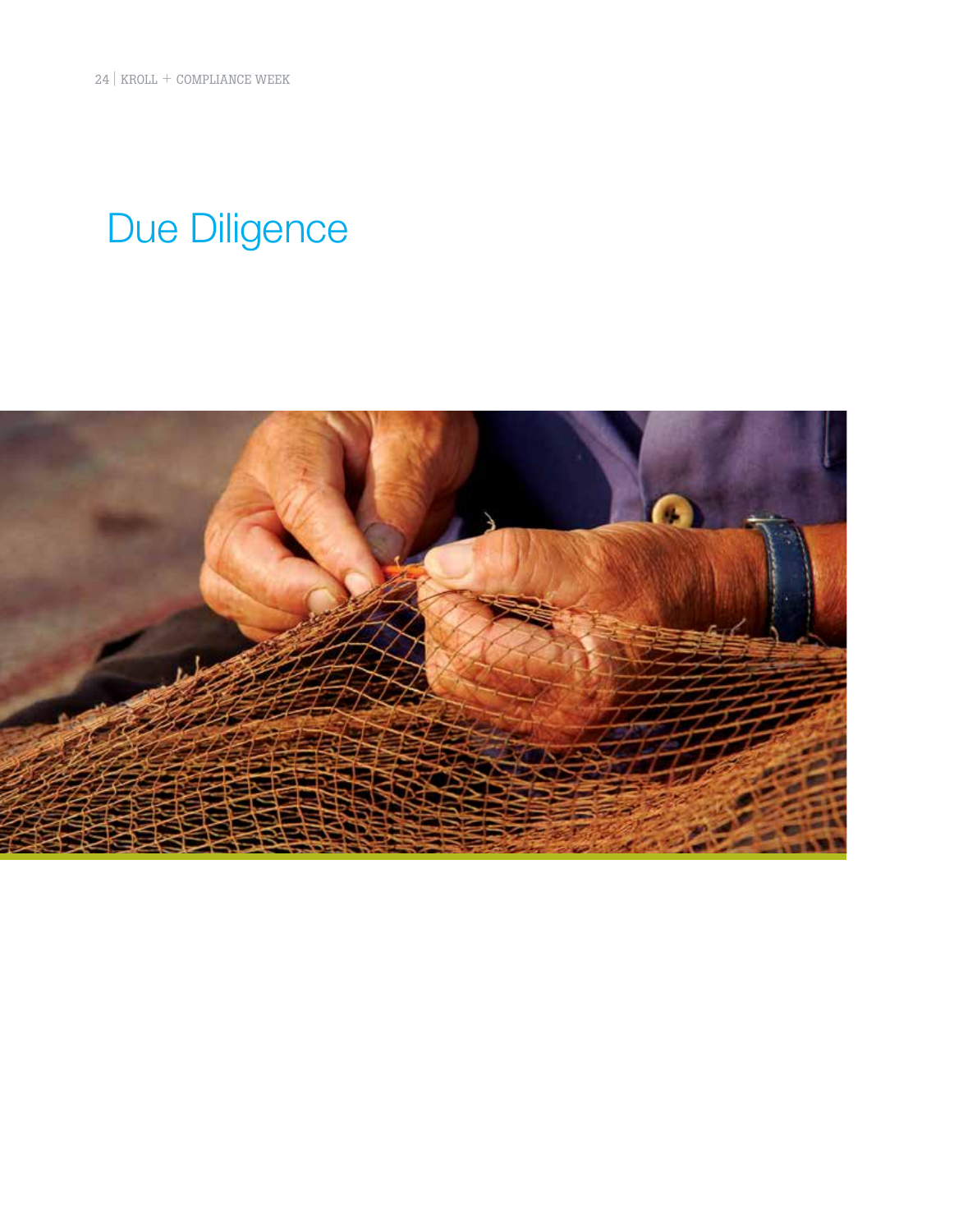Due diligence continues to be an area where compliance procedures are somewhat weak, even as compliance officers know how important the task is.

The good news is that almost all respondents (92 percent) said they perform at least some due diligence on merger and acquisition targets to root out possible corruption risks before a deal is done. Investigating the target company's management team was the most common exercise, reported by 74 percent of respondents. Then the numbers fell off sharply: only 54 percent also performed due diligence on a target's agents, 52 percent on its distributors, 50 percent on its consultants, and 46 percent on its suppliers. And as seen elsewhere in this report, larger companies were much more likely to perform due diligence on a target's third parties than smaller ones.

Lonnie Keene, managing director for Kroll, says companies need to make sure they perform adequate FCPA due diligence of the target company's third-party relationships prior to an acquisition or a merger. If compliance can't reach those third parties directly before an acquisition or merger, there are other tools, he says. Compliance officers should look at the target company's own anti-bribery and corruption policies and procedures relating to its coverage of third parties, the target's due diligence program for its third-party relationships, and its third-party payment arrangements.

If a compliance department doesn't do enough digging into an M&A target's key relationships, "the company leaves itself open to a fair bit of exposure," Keene says. That's important not just for successor liability issues, he adds, but also to ensure the acquiring company's systems are robust enough to handle and integrate the new company's network of third parties.

The U.S. Department of Justice and the Securities and Exchange Commission ("SEC") have declined to sanction companies that uncovered corruption problems during due diligence, disclosed those problems voluntarily, and worked to mitigate those issues. So taking initiative and knowing what risks the company is inheriting are key. Keene says pleading ignorance "is no excuse."

Keene has encountered scenarios in which the compliance unit is brought on late in the M&A process, after the acquisition decision has been made — and then compliance must scramble to do what it can to assess the target. But the most recent Justice Department and SEC guidance suggests that even in those situations when pre-acquisition due diligence is not possible, the regulators will look instead for postacquisition due diligence and integration into the company's ABC program, Keene says.

"What I have seen are situations where there isn't sufficient planning pre-closure of the transaction for the integration of the new business into the acquired company," he says. "That takes a lot of planning and work that sometimes doesn't happen."

Closer to corporate headquarters, Keene is also surprised that 16 percent of respondents admit they never conduct an enterprise-wide anti-bribery and corruption risk assessment of their own. "That's still quite high, and a bit surprising given all the emphasis on creating a risk-based compliance program in regulatory guidance and other anti-bribery and corruption enforcement actions," Keene says. Without that fundamental effort to figure out what risks a company faces, building an effective compliance program to address those risks becomes much more difficult.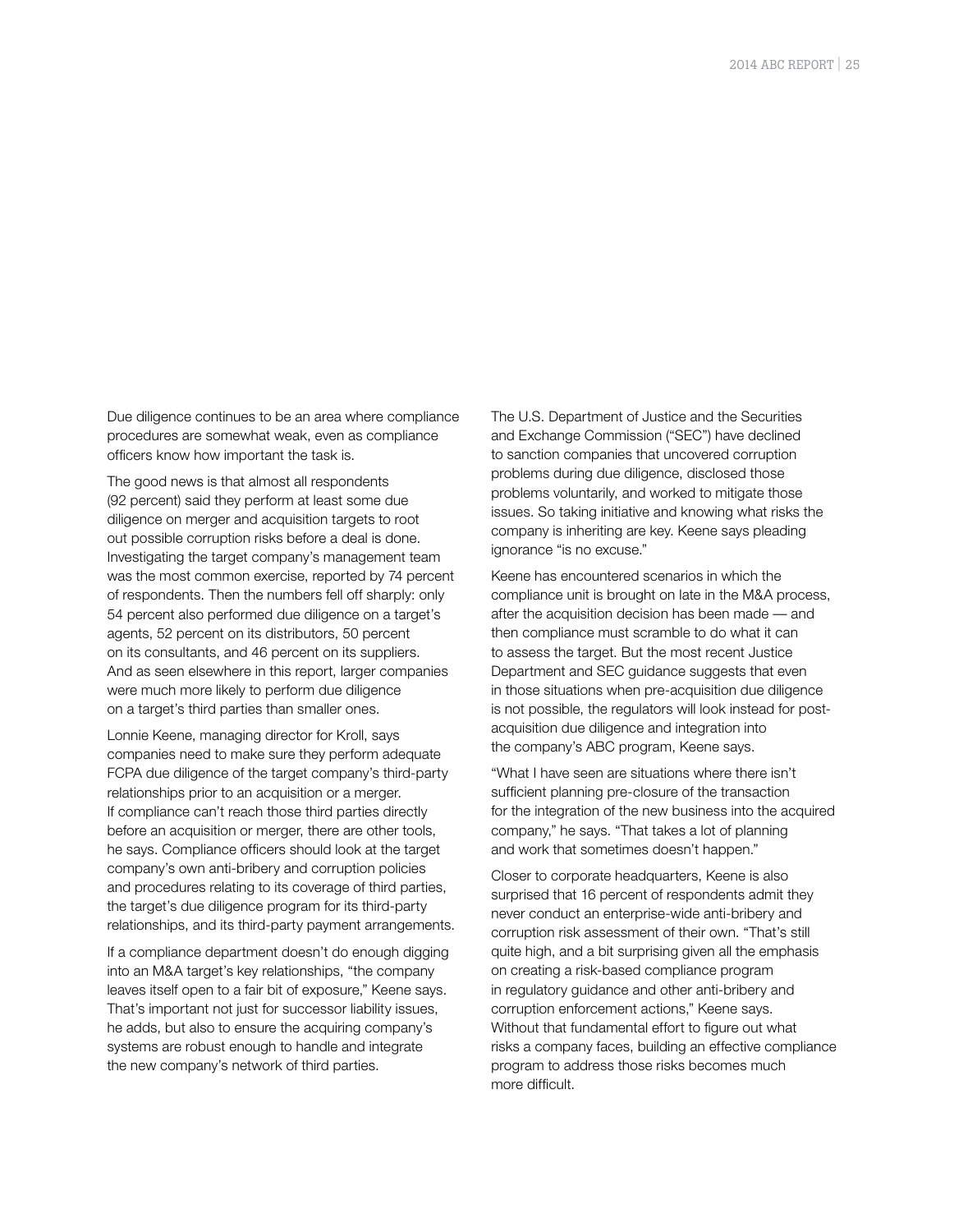Which factors would influence your decision not to work with a particular third party?



55.1 % While the third party is well-known in the region, it is not known to perform the work it would be doing for us

> 59.9 % The third party is a politically exposed person

> > 64.2 % A history of litigation

77 % Allegations/rumors of paying

bribes in the third party's background, but no proof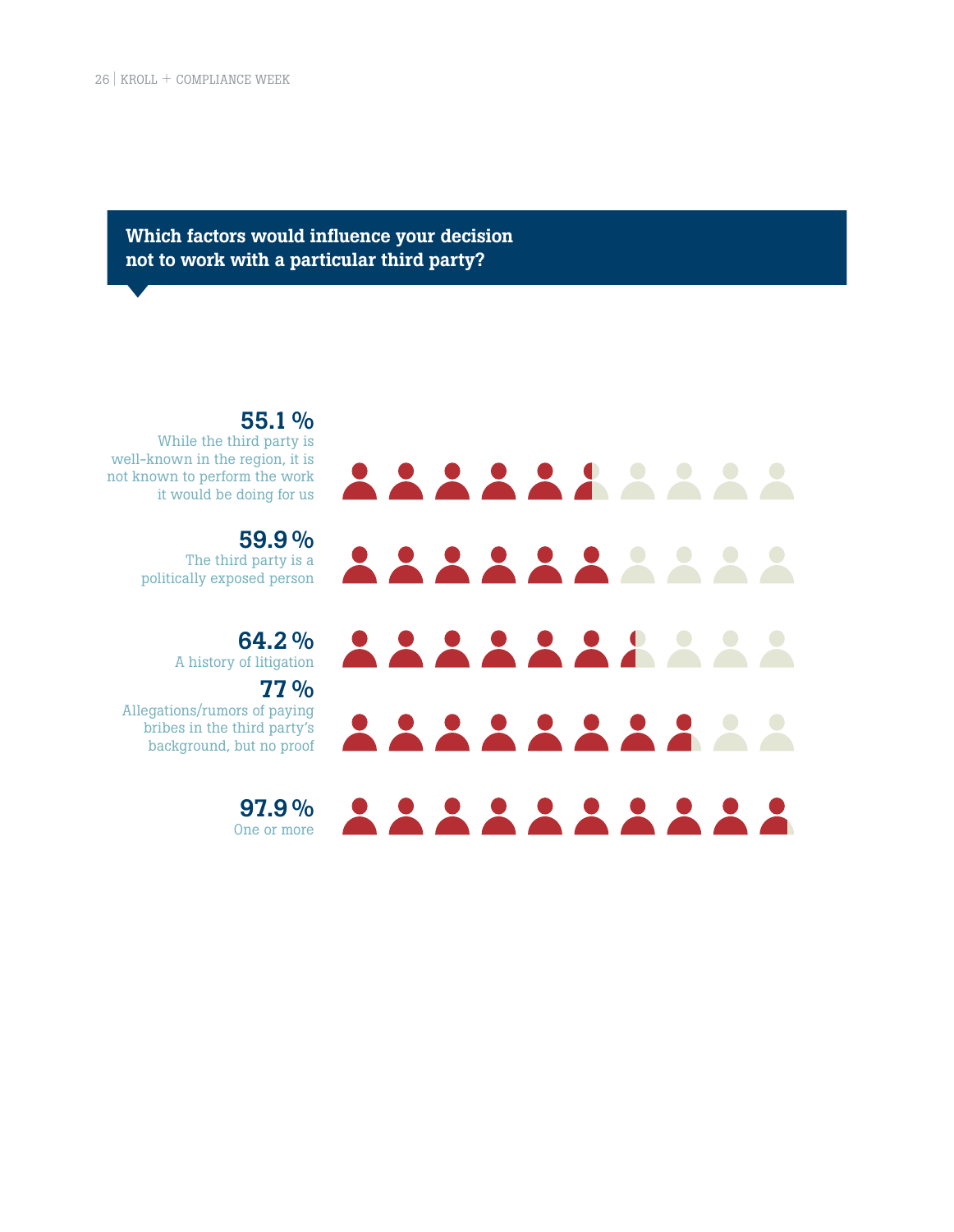#### What does your third-party due diligence include?

 $\overline{\phantom{0}}$  $\bigodot$  $\Box$  $\sqrt{2}$ 

2.6 % We don't perform any due diligence on our third parties

> 23.1 % Opinion of local or international law firm

28.2 % U.S. commercial service international company report

> 33.3 % Reputational Interviews (in the local jurisdiction)

34.6 % Investigation by professional investigator

37.2 % Adverse media services (English only)

> 37.2 % Litigation searches in local jurisdictions

50 % Local jurisdiction corporate registry sources

> 50 % Public database (local language)

51.3 % Corporate legal department review

51.3 % Adverse media searches (local language)

> 56.4 % Public databases (English only)

64.1 % Information collected by the business unit

> 69.2 % Reference checks

> > 100 % One or more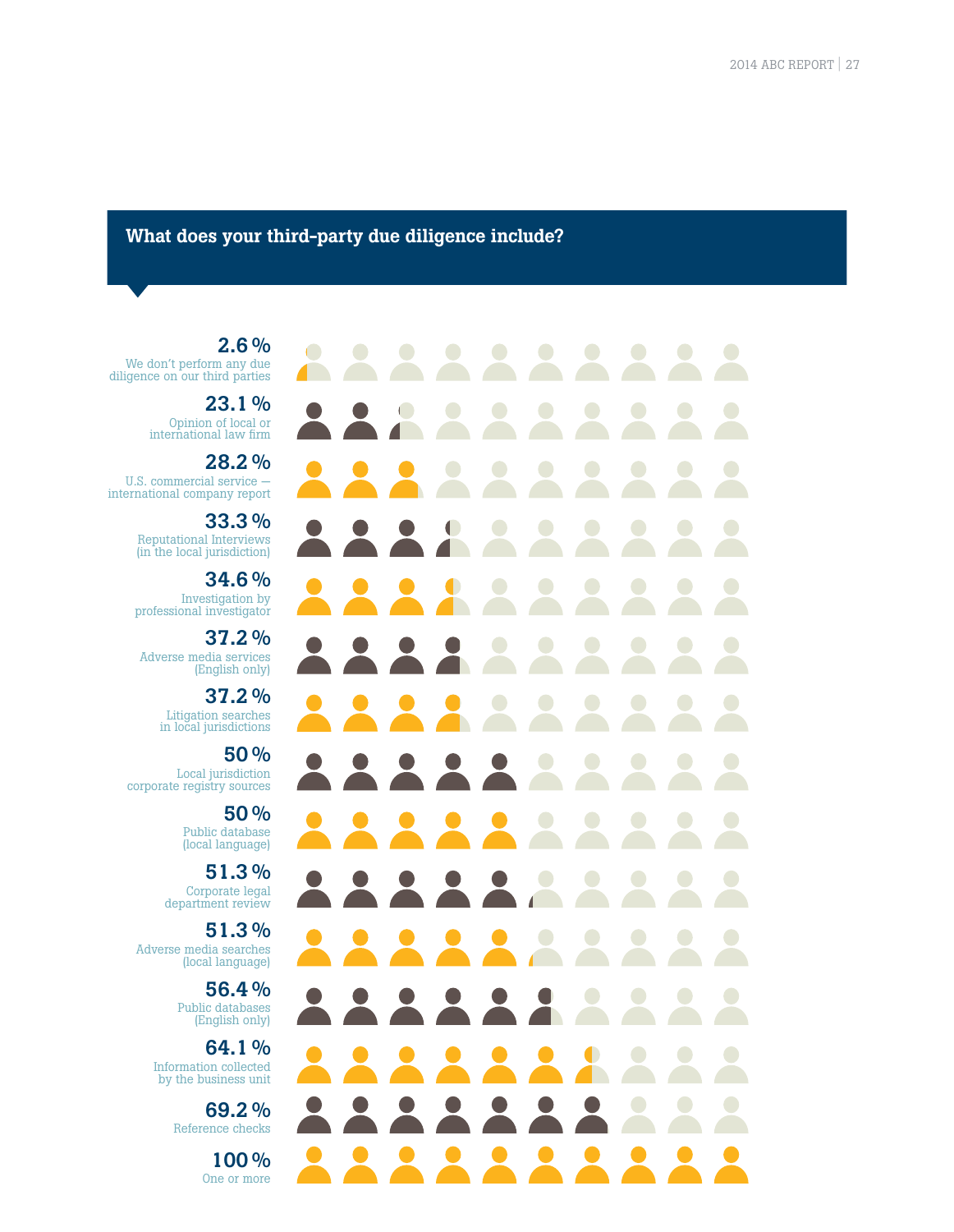## What Compliance Officers Say

How has the compliance function's focus changed at your company in the last 12 months?

"Little change in the last 12 months. Things changed significantly five years ago and then again when the UK Bribery Act came into force, that's all."

> "We just completed our annual self-assessment. We're moving to more preventative controls rather than relying on internal audit as part of the control structure."

"We've dramatically reduced the number of vendors and suppliers we're working with."

"Due to the increased regulatory focus, there has been more work in regards to all aspects of financial crime. Due to the increased regulatory focus, I feel it's easier as a compliance person to get support."

"We have additional focus on distributor diligence, management, and oversight. Also additional focus on travel agencies and other third-party intermediaries working on behalf of the organization."

"I don't know of any changes."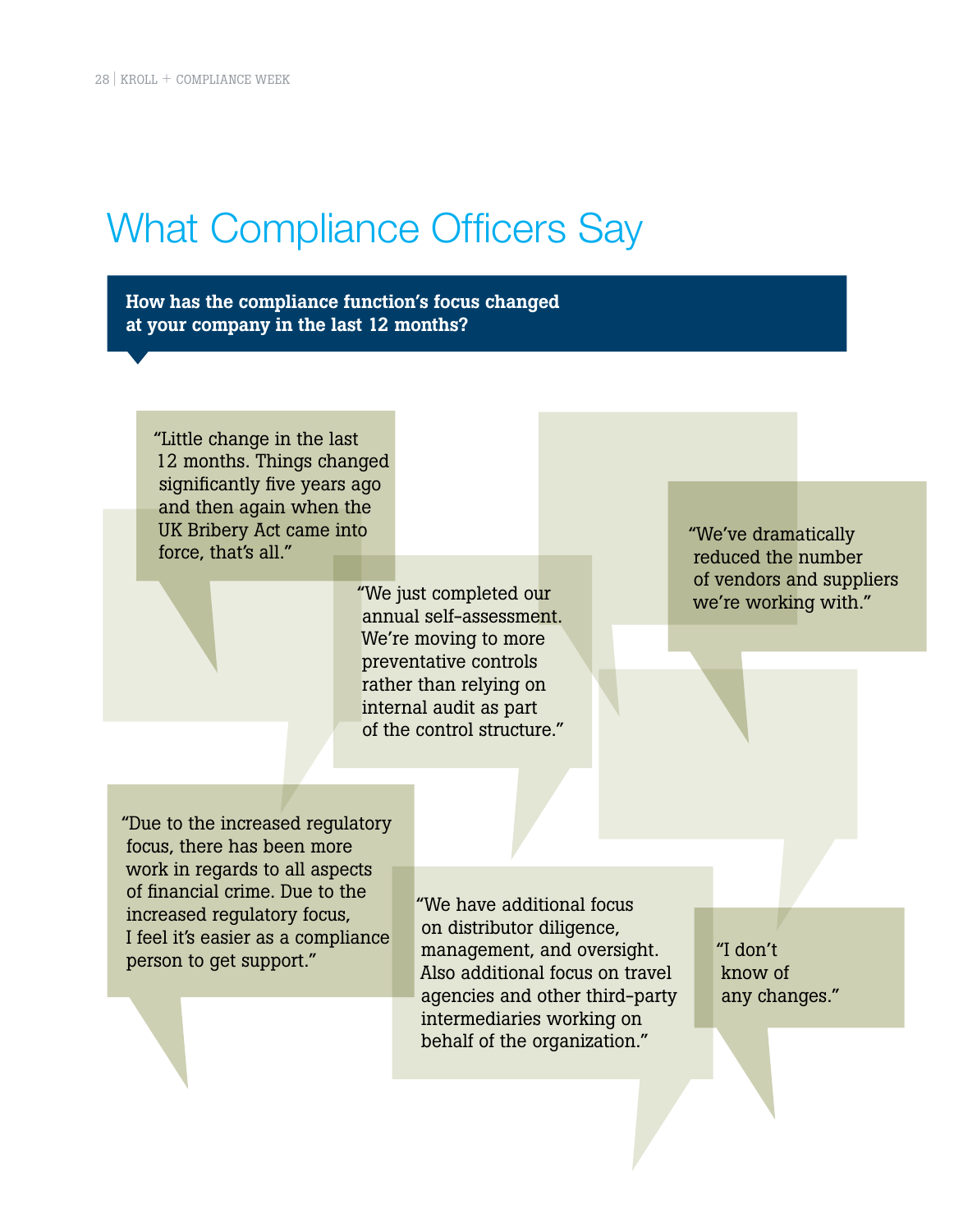How does the trend toward globally stronger enforcement of antibribery law affect your company's plans for overseas expansion?

"As a company committed to clean business, we find this very useful. We're happy that various governments across the world are introducing or strengthening their laws in the area of antibribery and corruption."

"It doesn't; expanding globally is part of our strategic plan. It's up to the compliance function to keep the company out of harm's way."

"It has become a factor to consider, but no negative impact."

"It won't slow anything down — but it does create leverage for additional compliance resources."

"We've slowed down expansion." "It has made the issue more transparent, making due diligence and establishing processes easier in some of these emerging markets."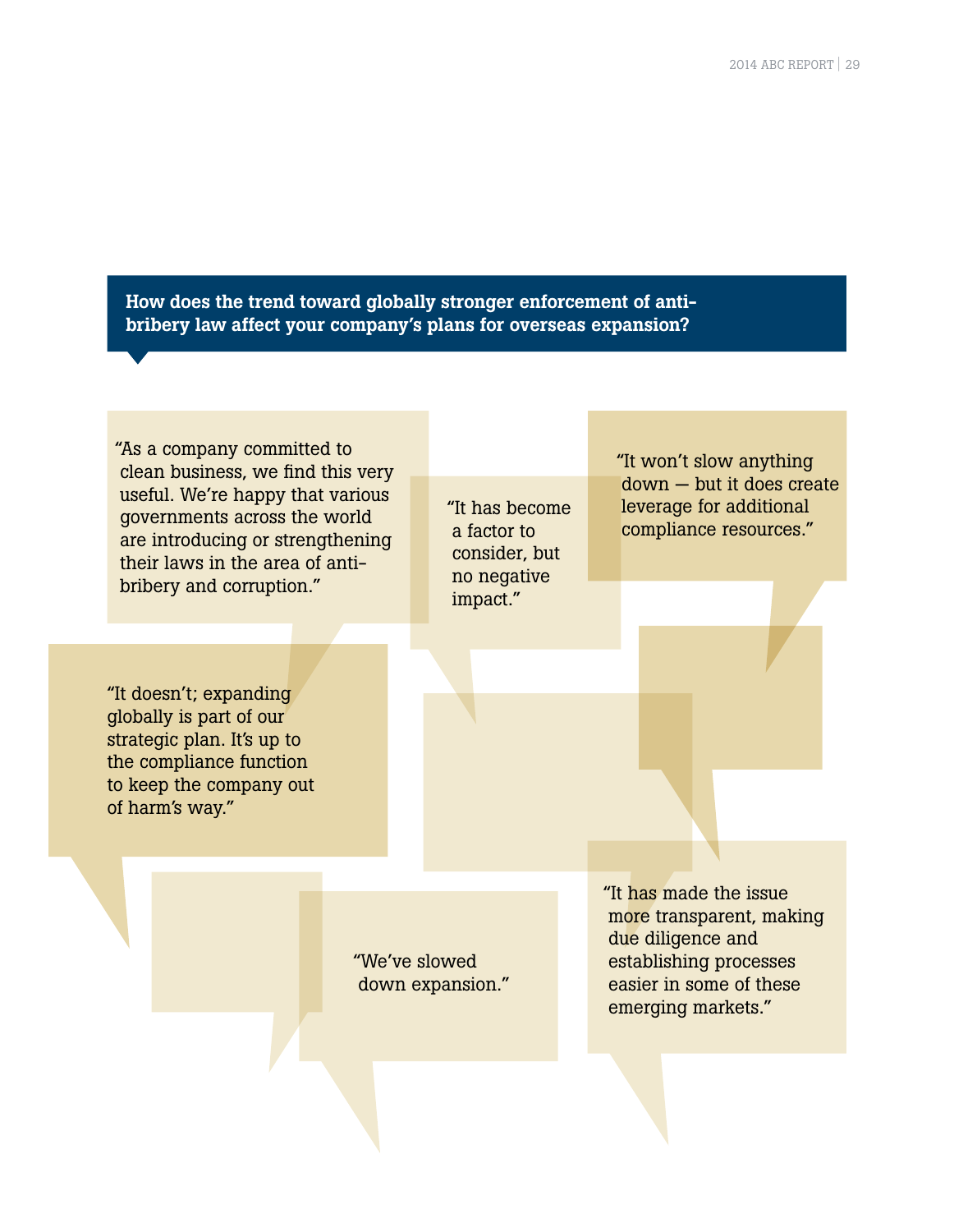## **Methodology**



The Compliance Week–Kroll Anti-Bribery and Corruption Benchmarking survey was drafted by senior Compliance Week editors and Kroll partners in January, and then pushed out to an audience of senior-level corporate compliance officers worldwide from Jan. 21 to Feb. 28.

The survey produced 197 responses. Any submission where the respondent's title was not directly related to corporate activities ("partner" or "administrative assistant," for example) was excluded from the data analysis. The result was 187 qualified responses from senior-level executives working in ethics, compliance or anti-corruption somehow. Of those 187 respondents, 26.2 percent held the title of chief ethics and compliance officer, followed by director of FCPA compliance (9.6 percent) and chief audit executive (9.6 percent). A wide range of other titles then trailed behind, all of them somehow related to compliance or anticorruption activities.

The survey also went to a wide range of industries. Of the 187 qualified responses, the single largest industry group was financial services (15 percent), followed by industrial manufacturing (10.7 percent) and insurance (5.9 percent). Several dozen industries were represented in the data pool.

Median revenue of the 187 qualified respondents was \$3.53 billion; median worldwide employee headcount was 9,630.

This was a self-reported survey from Compliance Week's audience of ethics and compliance professionals, and Compliance Week did not attempt to verify or audit the data reported by survey-takers.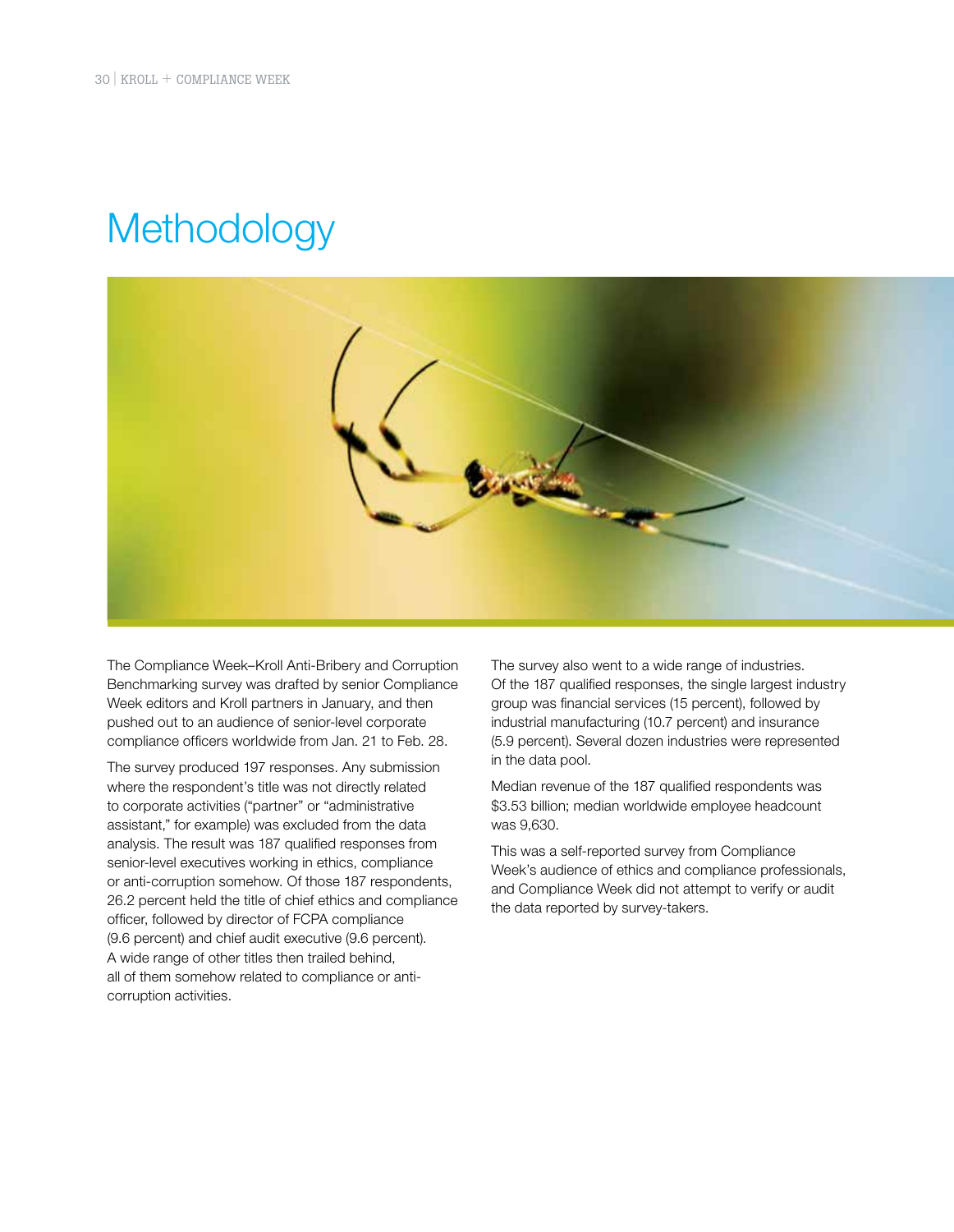### About



**Kroll** is the leading global provider of risk solutions. For over 40 years, Kroll has helped clients make confident risk management decisions about people, assets, operations, and security through a wide range of investigations, due diligence and compliance, cyber security, physical and operational security, and data and information management services. Headquartered in New York with more than 55 offices across 26 countries, Kroll has a multidisciplinary team of nearly 2,300 employees and serves a global clientele of law firms, financial institutions, corporations, non-profit institutions, government agencies, and individuals.

**Greg Hoffman** 

T: +65 6645.4950 rob.gho@kroll.com

**Rob Gho** 

T: +1 212.833.3208 ghoffman@kroll.com

Head of Sales and Marketing

Associate Managing Director

#### NEW YORK

#### **Lonnie Keene**

Managing Director T: +1 212.833.3254 lkeene@kroll.com

#### HONG KONG

#### **David Liu**

Managing Director T: +852 2884.7707 dliu@kroll.com

#### LONDON

**Grace Churchill** 

Head of Compliance Sales, EMEA T: +44 20 7029.5136 gchurchill@kroll.com

**Compliance Week,** published by Wilmington Group plc, is an information service on corporate governance, risk, and compliance that features a weekly electronic newsletter, a monthly print magazine, proprietary databases, industry-leading events, and a variety of interactive features and forums. It reaches more than 26,000 financial, legal, audit, risk, and compliance executives, and is based in Boston, Mass.

#### USA

**Matt Kelly** Editor and Publisher Compliance Week T: +1 888.519.9200 mkelly@complianceweek.com